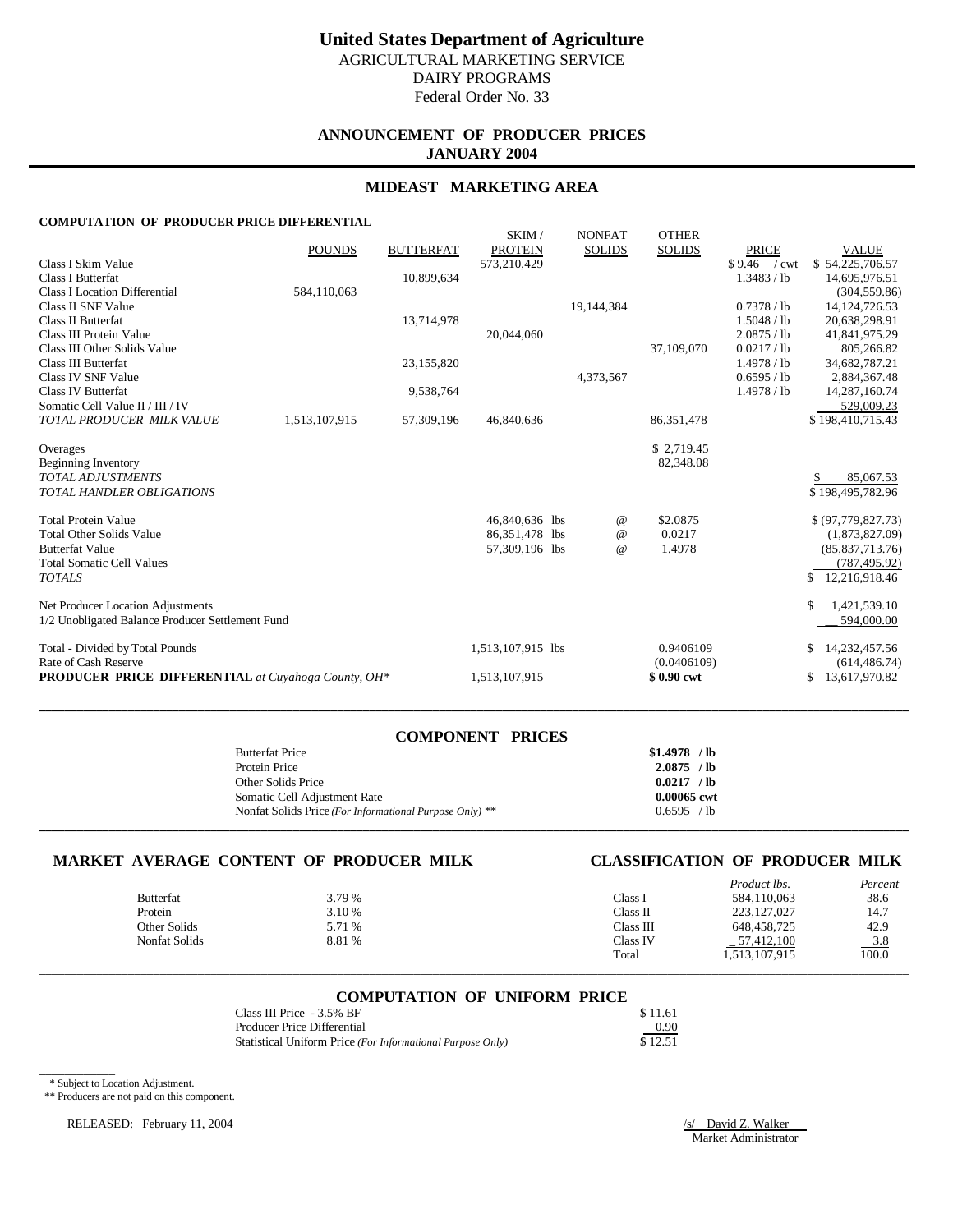# **ANNOUNCEMENT OF PRODUCER PRICES FEBRUARY 2004**

# **MIDEAST MARKETING AREA**

#### **COMPUTATION OF PRODUCER PRICE DIFFERENTIAL**

|                                                            | <b>POUNDS</b> | <b>BUTTERFAT</b> | SKIM/<br><b>PROTEIN</b> | <b>NONFAT</b> | <b>SOLIDS</b> | <b>OTHER</b><br><b>SOLIDS</b> | <b>PRICE</b>                  | <b>VALUE</b>      |
|------------------------------------------------------------|---------------|------------------|-------------------------|---------------|---------------|-------------------------------|-------------------------------|-------------------|
| Class I Skim Value                                         |               |                  | 501,698,215             |               |               |                               | \$8.55<br>$\sqrt{\text{cwt}}$ | \$42,895,197.44   |
| Class I Butterfat                                          |               | 9,535,536        |                         |               |               |                               | 1.5244 / lb                   | 14,535,971.09     |
| <b>Class I Location Differential</b>                       | 511,233,751   |                  |                         |               |               |                               |                               | (258, 568.33)     |
| Class II SNF Value                                         |               |                  |                         | 17,697,458    |               |                               | 0.7367 / lb                   | 13,037,717.33     |
| Class II Butterfat                                         |               | 13,402,959       |                         |               |               |                               | 1.8588 / lb                   | 24,913,420.18     |
| Class III Protein Value                                    |               |                  | 19,725,880              |               |               |                               | 1.7911 / lb                   | 35,331,023.66     |
| Class III Other Solids Value                               |               |                  |                         |               |               | 36,750,481                    | 0.0090 / lb                   | 330,754.38        |
| Class III Butterfat                                        |               | 23,085,806       |                         |               |               |                               | 1.8518 / lb                   | 42,750,295.56     |
| Class IV SNF Value                                         |               |                  |                         | 3,613,643     |               |                               | 0.6597 / lb                   | 2,383,920.29      |
| <b>Class IV Butterfat</b>                                  |               | 7,128,680        |                         |               |               |                               | 1.8518 / lb                   | 13,200,889.60     |
| Somatic Cell Value II / III / IV                           |               |                  |                         |               |               |                               |                               | 466,348.30        |
| TOTAL PRODUCER MILK VALUE                                  | 1,407,841,795 | 53,152,981       | 43,288,909              |               |               | 80,317,664                    |                               | \$189,586,969.50  |
| Overages                                                   |               |                  |                         |               |               | \$135,057.83                  |                               |                   |
| Beginning Inventory                                        |               |                  |                         |               |               | 69,083.17                     |                               |                   |
| <b>TOTAL ADJUSTMENTS</b>                                   |               |                  |                         |               |               |                               |                               | 204,141.00<br>\$  |
| <b>TOTAL HANDLER OBLIGATIONS</b>                           |               |                  |                         |               |               |                               |                               | \$189,791,110.50  |
|                                                            |               |                  |                         |               |               |                               |                               |                   |
| <b>Total Protein Value</b>                                 |               |                  | 43,288,909 lbs          |               | $^{\,a}$      | \$1.7911                      |                               | \$(77,534,764.89) |
| <b>Total Other Solids Value</b>                            |               |                  | 80,317,664 lbs          |               | $\omega$      | 0.0090                        |                               | (722, 858.97)     |
| <b>Butterfat Value</b>                                     |               |                  | 53,152,981 lbs          |               | $\omega$      | 1.8518                        |                               | (98, 428, 690.24) |
| <b>Total Somatic Cell Values</b>                           |               |                  |                         |               |               |                               |                               | (682, 455.46)     |
| <b>TOTALS</b>                                              |               |                  |                         |               |               |                               |                               | \$12,422,340.94   |
|                                                            |               |                  |                         |               |               |                               |                               |                   |
| Net Producer Location Adjustments                          |               |                  |                         |               |               |                               |                               | 1,317,211.75      |
| 1/2 Unobligated Balance Producer Settlement Fund           |               |                  |                         |               |               |                               |                               | 709,000.00        |
| Total - Divided by Total Pounds                            |               |                  | 1,407,841,795 lbs       |               |               | 1.0262909                     |                               | \$14,448,552.69   |
| Rate of Cash Reserve                                       |               |                  |                         |               |               | (0.0462909)                   |                               | (651,702.64)      |
| <b>PRODUCER PRICE DIFFERENTIAL</b> at Cuyahoga County, OH* |               |                  | 1,407,841,795           |               |               | \$0.98 cwt                    |                               | 13,796,850.05     |
|                                                            |               |                  |                         |               |               |                               |                               |                   |

| <b>COMPONENT PRICES</b>                                 |               |
|---------------------------------------------------------|---------------|
| <b>Butterfat Price</b>                                  | $$1.8518$ /lb |
| Protein Price                                           | 1.7911 / lb   |
| Other Solids Price                                      | 0.0090 / lb   |
| Somatic Cell Adjustment Rate                            | 0.00066 cwt   |
| Nonfat Solids Price (For Informational Purpose Only) ** | 0.6597 / lb   |
|                                                         |               |

### **MARKET AVERAGE CONTENT OF PRODUCER MILK CLASSIFICATION OF PRODUCER MILK**

|               |        |           | Product lbs.  | Percent         |
|---------------|--------|-----------|---------------|-----------------|
| Butterfat     | 3.78 % | Class 1   | 511,233,751   | 36.3            |
| Protein       | 3.07 % | Class II  | 207,301,980   | 14.7            |
| Other Solids  | 5.71 % | Class III | 642,528,289   | 45.7            |
| Nonfat Solids | 8.78 % | Class IV  | 46,777,775    | $\frac{3.3}{2}$ |
|               |        | Total     | 1,407,841,795 | 100.0           |

**\_\_\_\_\_\_\_\_\_\_\_\_\_\_\_\_\_\_\_\_\_\_\_\_\_\_\_\_\_\_\_\_\_\_\_\_\_\_\_\_\_\_\_\_\_\_\_\_\_\_\_\_\_\_\_\_\_\_\_\_\_\_\_\_\_\_\_\_\_\_\_\_\_\_\_\_\_\_\_\_\_\_\_\_\_\_\_\_\_\_\_\_\_\_\_\_\_\_\_\_\_\_\_\_\_\_\_\_\_\_\_\_\_\_\_\_\_\_\_\_\_\_\_\_\_\_\_\_\_\_\_\_\_\_\_\_\_\_\_**

# \_\_\_\_\_\_\_\_\_\_\_\_\_\_\_\_\_\_\_\_\_\_\_\_\_\_\_\_\_\_\_\_\_\_\_\_\_\_\_\_\_\_\_\_\_\_\_\_\_\_\_\_\_\_\_\_\_\_\_\_\_\_\_\_\_\_\_\_\_\_\_\_\_\_\_\_\_\_\_\_\_\_\_\_\_\_\_\_\_\_\_\_\_\_\_\_\_\_\_\_\_\_\_\_\_\_\_\_\_\_\_\_\_\_\_\_\_\_\_\_\_\_\_\_\_\_\_\_\_\_\_\_\_\_\_\_\_\_\_ **COMPUTATION OF UNIFORM PRICE**

| Class III Price - 3.5% BF                                 | \$11.89 |
|-----------------------------------------------------------|---------|
| Producer Price Differential                               | 0.98    |
| Statistical Uniform Price(For Informational Purpose Only) | \$12.87 |

\* Subject to Location Adjustment.

\_\_\_\_\_\_\_\_\_\_\_\_

\*\* Producers are not paid on this component.

RELEASED: March 11, 2004 /s/ David Z. Walker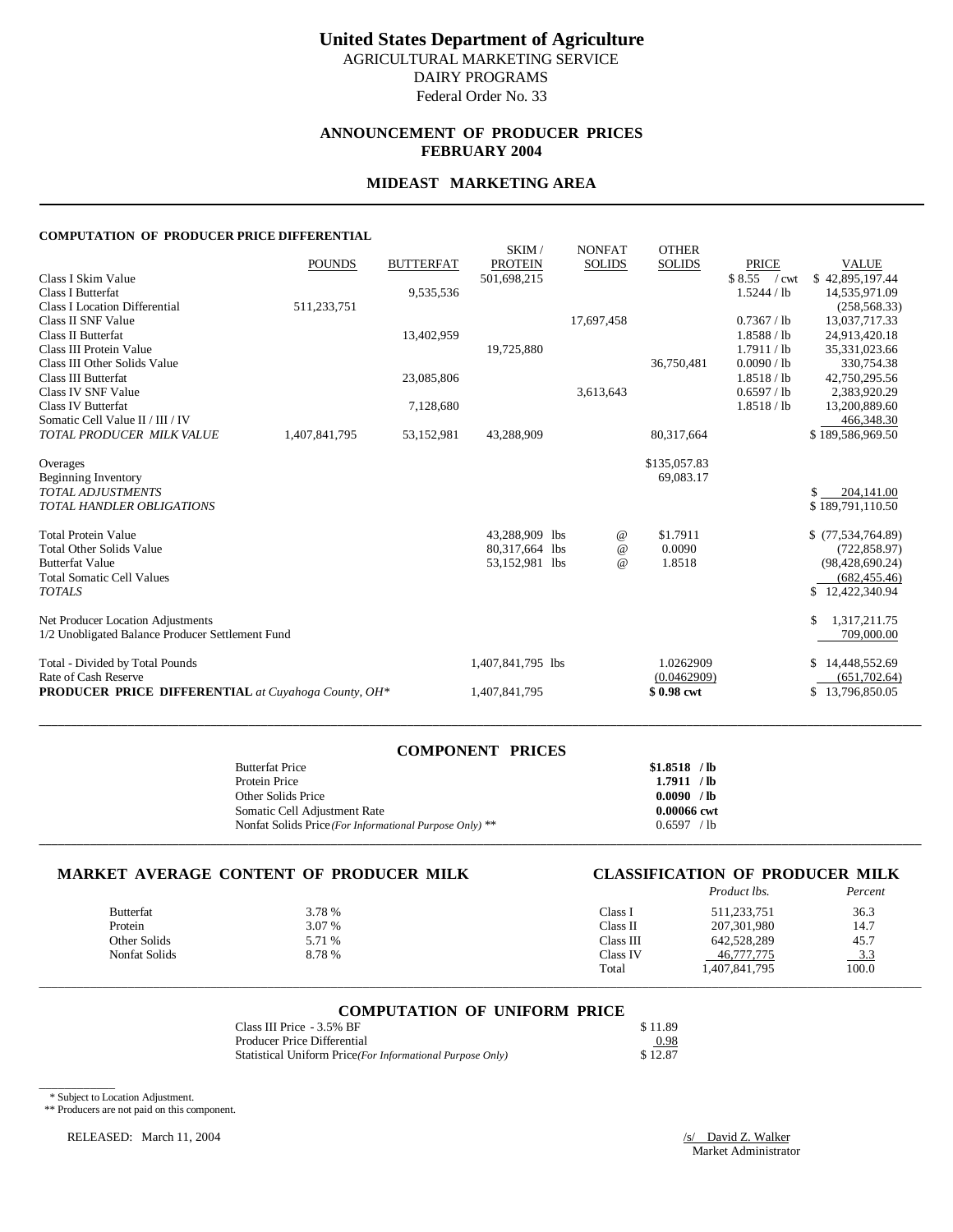# **ANNOUNCEMENT OF PRODUCER PRICES MARCH 2004**

### **MIDEAST MARKETING AREA**

#### **COMPUTATION OF PRODUCER PRICE DIFFERENTIAL**

|                                                            | <b>POUNDS</b> | <b>BUTTERFAT</b> | SKIM/<br><b>PROTEIN</b> | <b>NONFAT</b><br><b>SOLIDS</b> | <b>OTHER</b><br><b>SOLIDS</b> | <b>PRICE</b>  | <b>VALUE</b>        |
|------------------------------------------------------------|---------------|------------------|-------------------------|--------------------------------|-------------------------------|---------------|---------------------|
| Class I Skim Value                                         |               |                  | 566, 342, 870           |                                |                               | $$7.96$ / cwt | \$45,080,892.45     |
| Class I Butterfat                                          |               | 11,047,075       |                         |                                |                               | 1.7875 / lb   | 19,746,646.62       |
| <b>Class I Location Differential</b>                       | 577,389,945   |                  |                         |                                |                               |               | (297, 857.93)       |
| Class II SNF Value                                         |               |                  |                         | 19,739,905                     |                               | 0.7400 / lb   | 14,607,529.70       |
| <b>Class II Butterfat</b>                                  |               | 15,253,279       |                         |                                |                               | 2.3883 / lb   | 36,429,406.24       |
| Class III Protein Value                                    |               |                  | 13,667,927              |                                |                               | 2.0133 / lb   | 27,517,637.43       |
| Class III Other Solids Value                               |               |                  |                         |                                | 25,591,264                    | 0.0234 / lb   | 598,835.58          |
| Class III Butterfat                                        |               | 15,723,737       |                         |                                |                               | 2.3813 / lb   | 37,442,934.91       |
| Class IV SNF Value                                         |               |                  |                         | 3,016,503                      |                               | 0.6634 / lb   | 2,001,148.12        |
| <b>Class IV Butterfat</b>                                  |               | 6,226,911        |                         |                                |                               | 2.3813 / lb   | 14,828,143.19       |
| Somatic Cell Value II / III / IV                           |               |                  |                         |                                |                               |               | 403,766.26          |
| TOTAL PRODUCER MILK VALUE                                  | 1,297,378,521 | 48,251,002       | 39,564,288              |                                | 73,992,617                    |               | \$198,359,082.57    |
| Overages                                                   |               |                  |                         |                                | \$50,102.29                   |               |                     |
| Beginning Inventory                                        |               |                  |                         |                                | 176,332.27                    |               |                     |
| <b>TOTAL ADJUSTMENTS</b>                                   |               |                  |                         |                                |                               |               | \$<br>226,434.56    |
| <b>TOTAL HANDLER OBLIGATIONS</b>                           |               |                  |                         |                                |                               |               | \$198,585,517.13    |
|                                                            |               |                  |                         |                                |                               |               |                     |
| <b>Total Protein Value</b>                                 |               |                  | 39,564,288 lbs          |                                | \$2.0133<br>@                 |               | \$(79,654,781.01)   |
| <b>Total Other Solids Value</b>                            |               |                  | 73,992,617 lbs          |                                | 0.0234<br>$\omega$            |               | (1,731,427.27)      |
| <b>Butterfat Value</b>                                     |               |                  | 48,251,002 lbs          |                                | 2.3813<br>$\omega$            |               | (114,900,111.05)    |
| <b>Total Somatic Cell Values</b>                           |               |                  |                         |                                |                               |               | (665, 347.09)       |
| <b>TOTALS</b>                                              |               |                  |                         |                                |                               |               | 1,633,850.71<br>\$. |
|                                                            |               |                  |                         |                                |                               |               |                     |
| Net Producer Location Adjustments                          |               |                  |                         |                                |                               |               | 769,058.34<br>\$    |
| 1/2 Unobligated Balance Producer Settlement Fund           |               |                  |                         |                                |                               |               | 663,000.00          |
| Total - Divided by Total Pounds                            |               |                  | 1,297,378,521 lbs       |                                | 0.2363157                     |               | 3,065,909.05        |
| Rate of Cash Reserve                                       |               |                  |                         |                                | (0.0463157)                   |               | (600, 889.94)       |
| <b>PRODUCER PRICE DIFFERENTIAL</b> at Cuyahoga County, OH* |               |                  | 1,297,378,521           |                                | \$0.19 cwt                    |               | 2,465,019.11        |
|                                                            |               |                  |                         |                                |                               |               |                     |

#### **COMPONENT PRICES**

**\_\_\_\_\_\_\_\_\_\_\_\_\_\_\_\_\_\_\_\_\_\_\_\_\_\_\_\_\_\_\_\_\_\_\_\_\_\_\_\_\_\_\_\_\_\_\_\_\_\_\_\_\_\_\_\_\_\_\_\_\_\_\_\_\_\_\_\_\_\_\_\_\_\_\_\_\_\_\_\_\_\_\_\_\_\_\_\_\_\_\_\_\_\_\_\_\_\_\_\_\_\_\_\_\_\_\_\_\_\_\_\_\_\_\_\_\_\_\_\_\_\_\_\_\_\_\_\_\_\_\_\_\_\_\_\_\_\_\_**

| <b>Butterfat Price</b>                                  | \$2.3813/lb |
|---------------------------------------------------------|-------------|
| Protein Price                                           | 2.0133 / lb |
| Other Solids Price                                      | 0.0234 / lb |
| Somatic Cell Adjustment Rate                            | 0.00078 cwt |
| Nonfat Solids Price (For Informational Purpose Only) ** | 0.6634 / lb |
|                                                         |             |

# **MARKET AVERAGE CONTENT OF PRODUCER MILK CLASSIFICATION OF PRODUCER MILK**

|                  |        |           | <i>Product lbs.</i> | Percent |
|------------------|--------|-----------|---------------------|---------|
| <b>Butterfat</b> | 3.72 % | Class l   | 577.389.945         | 44.5    |
| Protein          | 3.05 % | Class II  | 232,325,098         | 17.9    |
| Other Solids     | 5.70 % | Class III | 448.165.471         | 34.5    |
| Nonfat Solids    | 8.75 % | Class IV  | 39,498,007          | 3.1     |
|                  |        | Total     | 1,297,378,521       | 100.0   |

#### **COMPUTATION OF UNIFORM PRICE**

\_\_\_\_\_\_\_\_\_\_\_\_\_\_\_\_\_\_\_\_\_\_\_\_\_\_\_\_\_\_\_\_\_\_\_\_\_\_\_\_\_\_\_\_\_\_\_\_\_\_\_\_\_\_\_\_\_\_\_\_\_\_\_\_\_\_\_\_\_\_\_\_\_\_\_\_\_\_\_\_\_\_\_\_\_\_\_\_\_\_\_\_\_\_\_\_\_\_\_\_\_\_\_\_\_\_\_\_\_\_\_\_\_\_\_\_\_\_\_\_\_\_\_\_\_\_\_\_\_\_\_\_\_\_\_\_\_\_\_

| Class III Price - 3.5% BF                                  | \$14.49 |
|------------------------------------------------------------|---------|
| Producer Price Differential                                | 0.19    |
| Statistical Uniform Price (For Informational Purpose Only) | \$14.68 |

\_\_\_\_\_\_\_\_\_\_\_\_ \* Subject to Location Adjustment.

**\_\_\_\_**

**\_\_\_\_**

 $\overline{\phantom{a}}$ 

\*\* Producers are not paid on this component.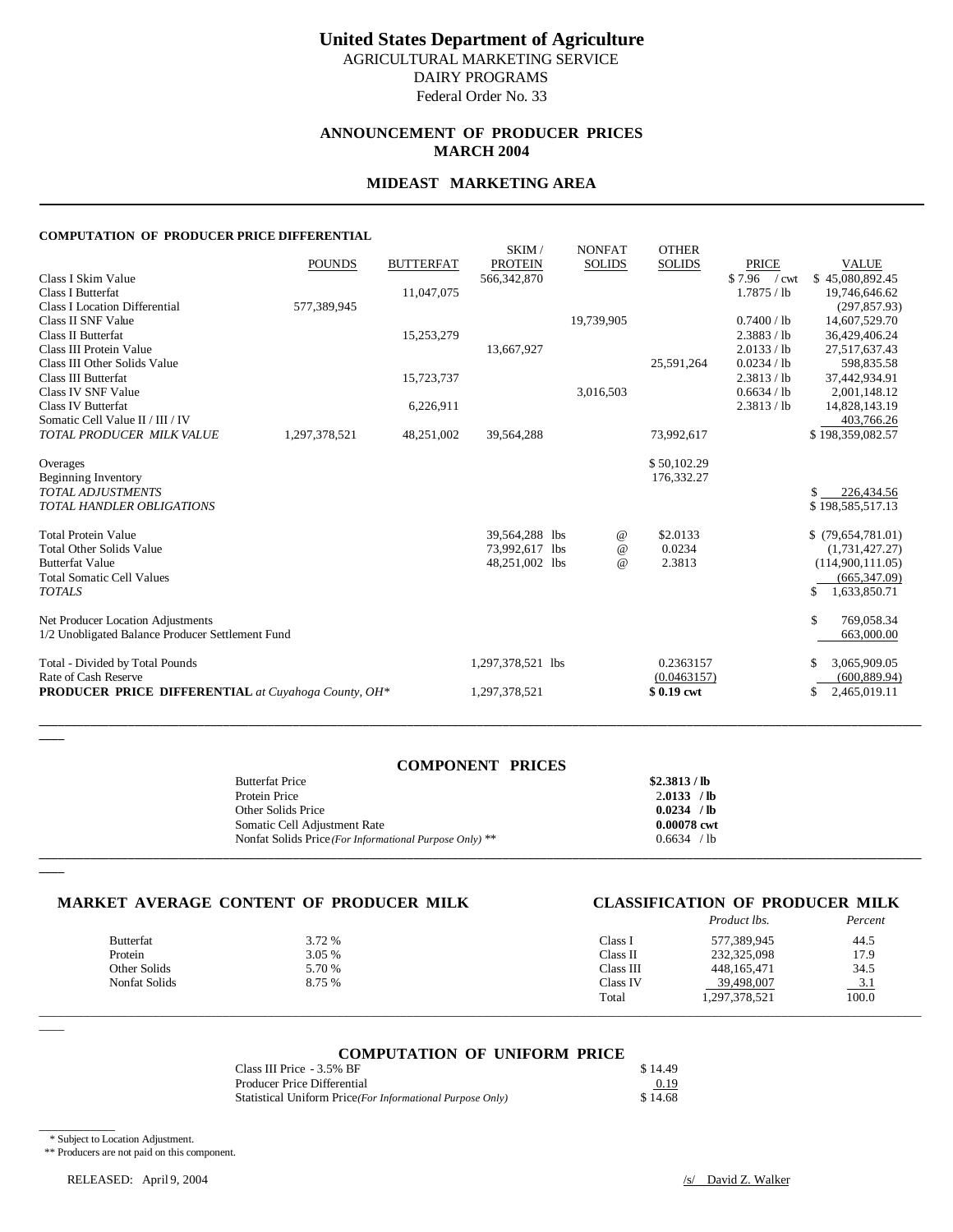# **ANNOUNCEMENT OF PRODUCER PRICES APRIL 2004**

### **MIDEAST MARKETING AREA**

#### **COMPUTATION OF PRODUCER PRICE DIFFERENTIAL**

|                                                            |               |                  | SKIM/           | <b>NONFAT</b> | <b>OTHER</b>   |                               |                     |
|------------------------------------------------------------|---------------|------------------|-----------------|---------------|----------------|-------------------------------|---------------------|
|                                                            | <b>POUNDS</b> | <b>BUTTERFAT</b> | <b>PROTEIN</b>  | <b>SOLIDS</b> | <b>SOLIDS</b>  | <b>PRICE</b>                  | <b>VALUE</b>        |
| Class I Skim Value                                         |               |                  | 534,036,541     |               |                | \$7.96<br>$\sqrt{\text{cwt}}$ | \$42,509,308.64     |
| Class I Butterfat                                          |               | 10,140,283       |                 |               |                | 2.2725 / lb                   | 23,043,793.16       |
| <b>Class I Location Differential</b>                       | 544,176,824   |                  |                 |               |                |                               | (277, 443.12)       |
| Class II SNF Value                                         |               |                  |                 | 19,259,855    |                | 0.7400 / lb                   | 14,252,292.70       |
| Class II Butterfat                                         |               | 13,675,057       |                 |               |                | 2.5083 / lb                   | 34, 301, 145. 47    |
| Class III Protein Value                                    |               |                  | 1,314,840       |               |                | 3.4465 / lb                   | 4,531,596.06        |
| Class III Other Solids Value                               |               |                  |                 |               | 2,494,016      | 0.1042 / lb                   | 259,876.46          |
| Class III Butterfat                                        |               | 2,659,965        |                 |               |                | 2.5013 / lb                   | 6,653,370.44        |
| Class IV SNF Value                                         |               |                  |                 | 4,727,328     |                | 0.6703 / lb                   | 3,168,727.97        |
| Class IV Butterfat                                         |               | 5,510,559        |                 |               |                | 2.5013 / lb                   | 13,783,561.24       |
| Somatic Cell Value II / III / IV                           |               |                  |                 |               |                |                               | 236,517.22          |
| TOTAL PRODUCER MILK VALUE                                  | 873,281,637   | 31,985,864       | 26,312,917      |               | 49,905,417     |                               | \$142,462,746.24    |
| Overages                                                   |               |                  |                 |               | \$62,462.53    |                               |                     |
| Beginning Inventory                                        |               |                  |                 |               | 76,959.71      |                               |                     |
| <b>TOTAL ADJUSTMENTS</b>                                   |               |                  |                 |               |                |                               | $$ -139,422.24$     |
| <b>TOTAL HANDLER OBLIGATIONS</b>                           |               |                  |                 |               |                |                               | \$142,602,168.48    |
|                                                            |               |                  |                 |               |                |                               |                     |
| <b>Total Protein Value</b>                                 |               |                  | 26,312,917 lbs  | @             | \$3.4465       |                               | \$ (90,687,468.44)  |
| <b>Total Other Solids Value</b>                            |               |                  | 49,905,417 lbs  | $\omega$      | 0.1042         |                               | (5,200,144.48)      |
| <b>Butterfat Value</b>                                     |               |                  | 31,985,864 lbs  | $\omega$      | 2.5013         |                               | (80,006,241.61)     |
| <b>Total Somatic Cell Values</b>                           |               |                  |                 |               |                |                               | (570, 586, 79)      |
| <b>TOTALS</b>                                              |               |                  |                 |               |                |                               | $$$ (33,862,272.84) |
| Net Producer Location Adjustments                          |               |                  |                 |               |                |                               | \$.<br>573,573.15   |
| 1/2 Unobligated Balance Producer Settlement Fund           |               |                  |                 |               |                |                               | 696,000.00          |
| Total - Divided by Total Pounds                            |               |                  | 873,281,637 lbs |               | (3.7322094)    |                               | $$$ (32,592,699.69) |
| Rate of Cash Reserve                                       |               |                  |                 |               | (0.0477906)    |                               | (417, 346.53)       |
| <b>PRODUCER PRICE DIFFERENTIAL</b> at Cuyahoga County, OH* |               |                  | 873,281,637     |               | $$ (3.78)$ cwt |                               | $$$ (33,010,046.22) |

| <b>COMPONENT PRICES</b>                                 |               |
|---------------------------------------------------------|---------------|
| <b>Butterfat Price</b>                                  | \$2.5013/lb   |
| Protein Price                                           | $3.4465$ /lb  |
| Other Solids Price                                      | $0.1042$ /lb  |
| Somatic Cell Adjustment Rate                            | $0.00103$ cwt |
| Nonfat Solids Price (For Informational Purpose Only) ** | 0.6703 / h    |

**\_\_\_\_\_\_\_\_\_\_\_\_\_\_\_\_\_\_\_\_\_\_\_\_\_\_\_\_\_\_\_\_\_\_\_\_\_\_\_\_\_\_\_\_\_\_\_\_\_\_\_\_\_\_\_\_\_\_\_\_\_\_\_\_\_\_\_\_\_\_\_\_\_\_\_\_\_\_\_\_\_\_\_\_\_\_\_\_\_\_\_\_\_\_\_\_\_\_\_\_\_\_\_\_\_\_\_\_\_\_\_\_\_\_\_\_\_\_\_\_\_\_\_\_\_\_\_\_\_\_\_\_\_\_\_\_\_\_\_**

# **MARKET AVERAGE CONTENT OF PRODUCER MILK CLASSIFICATION OF PRODUCER MILK**

|               |        |           | <i>Product lbs.</i> | Percent |
|---------------|--------|-----------|---------------------|---------|
| Butterfat     | 3.66 % | Class 1   | 544.176.824         | 62.3    |
| Protein       | 3.01 % | Class II  | 226,531,074         | 26.0    |
| Other Solids  | 5.71 % | Class III | 44.787.307          | 5.1     |
| Nonfat Solids | 8.72 % | Class IV  | 57,786,432          | 6.6     |
|               |        | Total     | 873,281,637         | 100.0   |

# \_\_\_\_\_\_\_\_\_\_\_\_\_\_\_\_\_\_\_\_\_\_\_\_\_\_\_\_\_\_\_\_\_\_\_\_\_\_\_\_\_\_\_\_\_\_\_\_\_\_\_\_\_\_\_\_\_\_\_\_\_\_\_\_\_\_\_\_\_\_\_\_\_\_\_\_\_\_\_\_\_\_\_\_\_\_\_\_\_\_\_\_\_\_\_\_\_\_\_\_\_\_\_\_\_\_\_\_\_\_\_\_\_\_\_\_\_\_\_\_\_\_\_\_\_\_\_\_\_\_\_\_\_\_\_\_\_\_\_ **COMPUTATION OF UNIFORM PRICE**

| Class III Price - 3.5% BF                                  | \$19.66 |
|------------------------------------------------------------|---------|
| Producer Price Differential                                | (3.78)  |
| Statistical Uniform Price (For Informational Purpose Only) | \$15.88 |

\_\_\_\_\_\_\_\_\_\_\_\_ \* Subject to Location Adjustment.

\*\* Producers are not paid on this component.

RELEASED: May 11, 2004 */s/ David Z. Walker*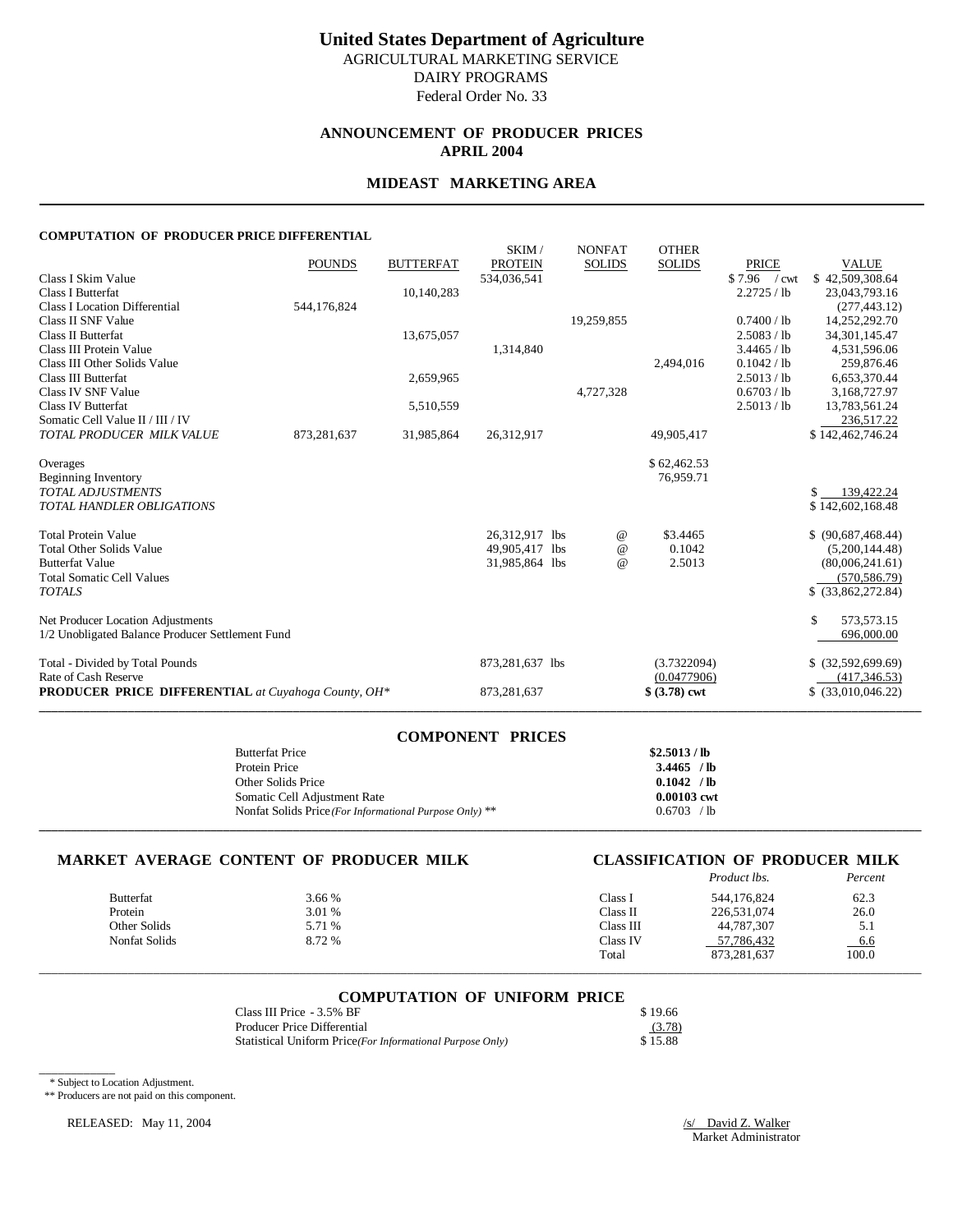# **United States Department of Agriculture** AGRICULTURAL MARKETING SERVICE

DAIRY PROGRAMS Federal Order No. 33

# **ANNOUNCEMENT OF PRODUCER PRICES MAY 2004**

### **MIDEAST MARKETING AREA**

#### **COMPUTATION OF PRODUCER PRICE DIFFERENTIAL**

| 1.1110.0 OF TRODUCERTRICE DIFF                             |               |                  |                               |                 |                |                               |                                 |
|------------------------------------------------------------|---------------|------------------|-------------------------------|-----------------|----------------|-------------------------------|---------------------------------|
|                                                            |               |                  | SKIM/                         | <b>NONFAT</b>   | <b>OTHER</b>   |                               |                                 |
| Class I Skim Value                                         | <b>POUNDS</b> | <b>BUTTERFAT</b> | <b>PROTEIN</b><br>492,387,779 | <b>SOLIDS</b>   | <b>SOLIDS</b>  | <b>PRICE</b><br>\$13.50 / cwt | <b>VALUE</b><br>\$66,472,350.30 |
| Class I Butterfat                                          |               | 9,260,091        |                               |                 |                | 2.4637 / lb                   | 22,814,086.19                   |
| Class I Location Differential                              | 501,647,870   |                  |                               |                 |                |                               | (257, 187.51)                   |
| Class II SNF Value                                         |               |                  |                               | 20,571,665      |                | $0.7489$ / lb                 | 15,406,119.90                   |
| Class II Butterfat                                         |               | 14,120,152       |                               |                 |                | 2.4352 / lb                   | 34, 385, 394. 17                |
| Class III Protein Value                                    |               |                  | 1,433,687                     |                 |                | 3.7639 / lb                   | 5,396,254.52                    |
| Class III Other Solids Value                               |               |                  |                               |                 | 2,806,818      | 0.1444 / lb                   | 405,304.52                      |
| Class III Butterfat                                        |               | 2,687,789        |                               |                 |                | 2.4282 / lb                   | 6,526,489.23                    |
| Class IV SNF Value                                         |               |                  |                               | 10,556,398      |                | 0.6913 / lb                   | 7,297,637.94                    |
| Class IV Butterfat                                         |               | 6,817,111        |                               |                 |                | 2.4282 / lb                   | 16,553,308.92                   |
| Somatic Cell Value II / III / IV                           |               |                  |                               |                 |                |                               | 332,103.31                      |
| TOTAL PRODUCER MILK VALUE                                  | 919,098,310   | 32,885,143       | 27, 263, 844                  |                 | 52, 535, 284   |                               | \$175,331,861.49                |
| Overages                                                   |               |                  |                               |                 | \$27,305.75    |                               |                                 |
| <b>Beginning Inventory</b>                                 |               |                  |                               |                 | 14,080.60      |                               |                                 |
| <b>TOTAL ADJUSTMENTS</b>                                   |               |                  |                               |                 |                |                               | 41,386.35                       |
| <b>TOTAL HANDLER OBLIGATIONS</b>                           |               |                  |                               |                 |                |                               | \$175,373,247.84                |
| <b>Total Protein Value</b>                                 |               |                  | 27,263,844 lbs                | $^{\copyright}$ | \$3.7639       |                               | \$(102,618,382.43)              |
| <b>Total Other Solids Value</b>                            |               |                  | 52,535,284 lbs                | $\omega$        | 0.1444         |                               | (7,586,095.01)                  |
| <b>Butterfat Value</b>                                     |               |                  | 32,885,143 lbs                | $\omega$        | 2.4282         |                               | (79,851,704.25)                 |
| <b>Total Somatic Cell Values</b>                           |               |                  |                               |                 |                |                               | (679, 225.77)                   |
| <b>TOTALS</b>                                              |               |                  |                               |                 |                |                               | \$(15,362,159.62)               |
| Net Producer Location Adjustments                          |               |                  |                               |                 |                |                               | \$.<br>631,554.51               |
| 1/2 Unobligated Balance Producer Settlement Fund           |               |                  |                               |                 |                |                               | 532,000.00                      |
| Total - Divided by Total Pounds                            |               |                  | 919,098,310 lbs               |                 | (1.5448407)    |                               | \$(14,198,605.11)               |
| Rate of Cash Reserve                                       |               |                  |                               |                 | (0.0451593)    |                               | (415,058,36)                    |
| <b>PRODUCER PRICE DIFFERENTIAL</b> at Cuyahoga County, OH* |               |                  | 919,098,310                   |                 | $$ (1.59)$ cwt |                               | \$(14,613,663,47)               |
|                                                            |               |                  |                               |                 |                |                               |                                 |

| <b>COMPONENT PRICES</b>                                 |               |
|---------------------------------------------------------|---------------|
| <b>Butterfat Price</b>                                  | \$2.4282 / lb |
| Protein Price                                           | $3.7639$ /lb  |
| Other Solids Price                                      | 0.1444 / lb   |
| Somatic Cell Adjustment Rate                            | 0.00106 cwt   |
| Nonfat Solids Price (For Informational Purpose Only) ** | 0.6913 / lb   |
|                                                         |               |

# **MARKET AVERAGE CONTENT OF PRODUCER MILK CLASSIFICATION OF PRODUCER MILK**

|               |        |           | Product lbs.  | Percent     |
|---------------|--------|-----------|---------------|-------------|
| Butterfat     | 3.58 % | Class I   | 501,647,870   | 54.6        |
| Protein       | 2.97 % | Class II  | 243,038,061   | 26.4        |
| Other Solids  | 5.72 % | Class III | 50.125,048    | 5.5         |
| Nonfat Solids | 8.69%  | Class IV  | 124, 287, 331 | <u>13.5</u> |
|               |        | Total     | 919.098.310   | 100.0       |

\_\_\_\_\_\_\_\_\_\_\_\_\_\_\_\_\_\_\_\_\_\_\_\_\_\_\_\_\_\_\_\_\_\_\_\_\_\_\_\_\_\_\_\_\_\_\_\_\_\_\_\_\_\_\_\_\_\_\_\_\_\_\_\_\_\_\_\_\_\_\_\_\_\_\_\_\_\_\_\_\_\_\_\_\_\_\_\_\_\_\_\_\_\_\_\_\_\_\_\_\_\_\_\_\_\_\_\_\_\_\_\_\_\_\_\_\_\_\_\_\_\_\_\_\_\_\_\_\_\_\_\_\_\_\_\_\_\_\_

| <b>COMPUTATION OF UNIFORM PRICE</b>                        |         |
|------------------------------------------------------------|---------|
| Class III Price - 3.5% BF                                  | \$20.58 |
| Producer Price Differential                                | (1.59)  |
| Statistical Uniform Price (For Informational Purpose Only) | \$18.99 |

\* Subject to Location Adjustment.

\_\_\_\_\_\_\_\_\_\_\_\_

\*\* Producers are not paid on this component.

RELEASED: June 10, 2004 */s/* David Z. Walker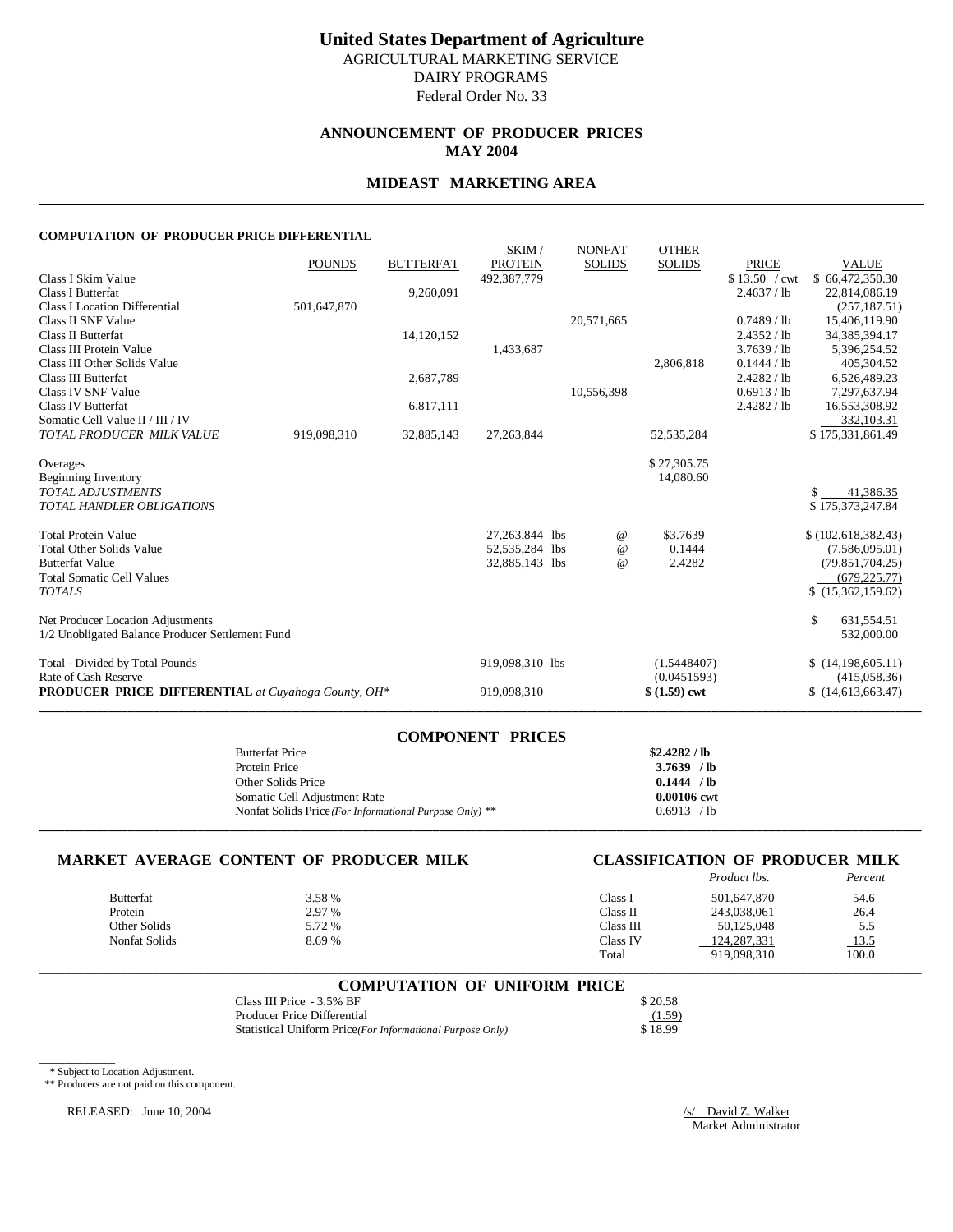# **ANNOUNCEMENT OF PRODUCER PRICES JUNE 2004**

### **MIDEAST MARKETING AREA**

#### **COMPUTATION OF PRODUCER PRICE DIFFERENTIAL**

|                                                            | <b>POUNDS</b> | <b>BUTTERFAT</b> | SKIM/<br><b>PROTEIN</b> | <b>NONFAT</b><br><b>SOLIDS</b> | <b>OTHER</b><br><b>SOLIDS</b> | <b>PRICE</b>  | <b>VALUE</b>               |
|------------------------------------------------------------|---------------|------------------|-------------------------|--------------------------------|-------------------------------|---------------|----------------------------|
| Class I Skim Value                                         |               |                  | 464,852,367             |                                |                               | \$14.98 / cwt | \$69.634.884.58            |
| Class I Butterfat                                          |               | 8,895,298        |                         |                                |                               | 2.4780 / lb   | 22,042,548.43              |
| Class I Location Differential                              | 473,747,665   |                  |                         |                                |                               |               | (248, 453.32)              |
| Class II SNF Value                                         |               |                  |                         | 20,187,601                     |                               | 0.7678 / lb   | 15,500,040.07              |
| Class II Butterfat                                         |               | 16,271,757       |                         |                                |                               | 2.1838 / lb   | 35,534,262.98              |
| Class III Protein Value                                    |               |                  | 21,555,904              |                                |                               | 3.1086 / lb   | 67,008,683.18              |
| Class III Other Solids Value                               |               |                  |                         |                                | 41,784,309                    | 0.1339 / lb   | 5,594,918.97               |
| <b>Class III Butterfat</b>                                 |               | 23,764,564       |                         |                                |                               | 2.1768 / lb   | 51,730,702.89              |
| Class IV SNF Value                                         |               |                  |                         | 9,308,806                      |                               | 0.7026 / lb   | 6,540,367.11               |
| Class IV Butterfat                                         |               | 6,324,905        |                         |                                |                               | 2.1768 / lb   | 13,768,053.18              |
| Somatic Cell Value II / III / IV                           |               |                  |                         |                                |                               |               | 518,236.31                 |
| TOTAL PRODUCER MILK VALUE                                  | 1,552,299,810 | 55,256,524       | 45,790,359              |                                | 88,702,789                    |               | \$287,624,244.38           |
| Overages                                                   |               |                  |                         |                                | \$9,499.56                    |               |                            |
| <b>Beginning Inventory</b>                                 |               |                  |                         |                                | 155,919.15                    |               |                            |
| <b>TOTAL ADJUSTMENTS</b>                                   |               |                  |                         |                                |                               |               | 165,418.71<br>$\mathbf{s}$ |
| <b>TOTAL HANDLER OBLIGATIONS</b>                           |               |                  |                         |                                |                               |               | \$287,789,663.09           |
| <b>Total Protein Value</b>                                 |               |                  | 45,790,359 lbs          | $^{\copyright}$                | \$3.1086                      |               | \$(142,343,910.01)         |
| <b>Total Other Solids Value</b>                            |               |                  | 88,702,789 lbs          | $\omega$                       | 0.1339                        |               | (11,877,303.45)            |
| <b>Butterfat Value</b>                                     |               |                  | 55,256,524 lbs          | $\omega$                       | 2.1768                        |               | (120, 282, 401, 46)        |
| <b>Total Somatic Cell Values</b>                           |               |                  |                         |                                |                               |               | (668, 791.85)              |
| <b>TOTALS</b>                                              |               |                  |                         |                                |                               |               | \$12,617,256.32            |
| Net Producer Location Adjustments                          |               |                  |                         |                                |                               |               | \$<br>1,056,535.96         |
| 1/2 Unobligated Balance Producer Settlement Fund           |               |                  |                         |                                |                               |               | 611,000.00                 |
| Total - Divided by Total Pounds                            |               |                  | 1,552,299,810 lbs       |                                | 0.9202341                     |               | 14,284,792.28<br>S         |
| Rate of Cash Reserve                                       |               |                  |                         |                                | (0.0402341)                   |               | (624, 553.86)              |
| <b>PRODUCER PRICE DIFFERENTIAL</b> at Cuyahoga County, OH* |               |                  | 1,552,299,810           |                                | \$0.88 cwt                    |               | 13,660,238.42<br>S.        |
|                                                            |               |                  |                         |                                |                               |               |                            |

| COMPONENT PRICES                                        |              |
|---------------------------------------------------------|--------------|
| <b>Butterfat Price</b>                                  | \$2.1768/lb  |
| Protein Price                                           | $3.1086$ /lb |
| Other Solids Price                                      | $0.1339$ /lb |
| Somatic Cell Adjustment Rate                            | 0.00092 cwt  |
| Nonfat Solids Price (For Informational Purpose Only) ** | $0.7026$ /lb |
|                                                         |              |

**COMPONENT PRICES**

# **MARKET AVERAGE CONTENT OF PRODUCER MILK CLASSIFICATION OF PRODUCER MILK**

|               |        |                    | Product lbs.  | Percent |
|---------------|--------|--------------------|---------------|---------|
| Butterfat     | 3.56 % | Class <sub>1</sub> | 473,747,665   | 30.5    |
| Protein       | 2.95 % | Class II           | 240,827,861   | 15.5    |
| Other Solids  | 5.71 % | Class III          | 727,805,504   | 46.9    |
| Nonfat Solids | 8.66 % | Class IV           | 109.918.780   | 7.1     |
|               |        | Total              | 1,552,299,810 | 100.0   |

# \_\_\_\_\_\_\_\_\_\_\_\_\_\_\_\_\_\_\_\_\_\_\_\_\_\_\_\_\_\_\_\_\_\_\_\_\_\_\_\_\_\_\_\_\_\_\_\_\_\_\_\_\_\_\_\_\_\_\_\_\_\_\_\_\_\_\_\_\_\_\_\_\_\_\_\_\_\_\_\_\_\_\_\_\_\_\_\_\_\_\_\_\_\_\_\_\_\_\_\_\_\_\_\_\_\_\_\_\_\_\_\_\_\_\_\_\_\_\_\_\_\_\_\_\_\_\_\_\_\_\_\_\_\_\_\_\_\_\_ **COMPUTATION OF UNIFORM PRICE**

| Class III Price - 3.5% BF                                  | \$17.68                             |
|------------------------------------------------------------|-------------------------------------|
| Producer Price Differential                                | 0.88<br>$\sim$ $\sim$ $\sim$ $\sim$ |
| Statistical Uniform Price (For Informational Purpose Only) | \$18.56                             |

\_\_\_\_\_\_\_\_\_\_\_\_ \* Subject to Location Adjustment.

\*\* Producers are not paid on this component.

RELEASED: July 12, 2004 /s/ David Z. Walker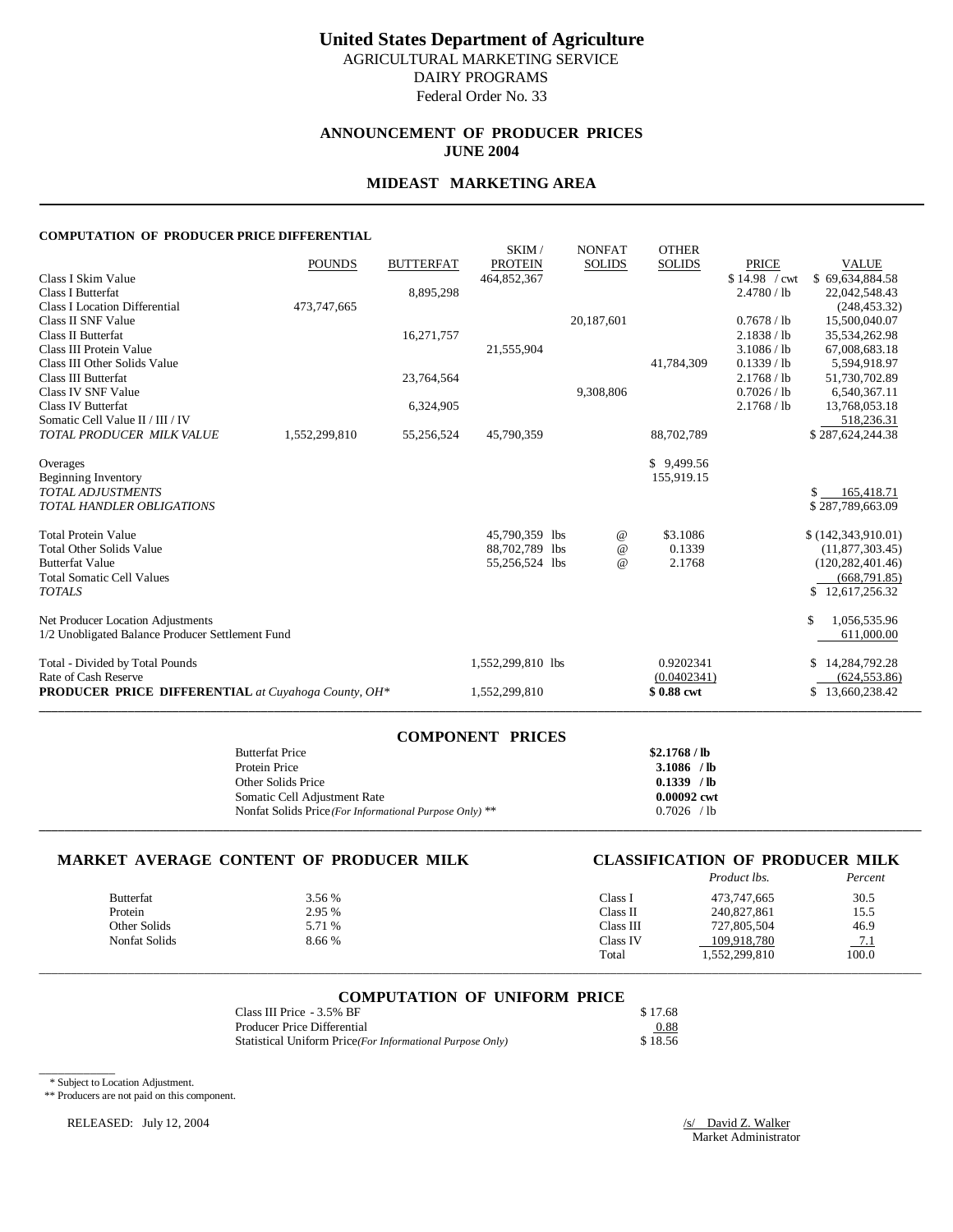**ANNOUNCEMENT OF PRODUCER PRICES JULY 2004**

### **MIDEAST MARKETING AREA**

#### **COMPUTATION OF PRODUCER PRICE DIFFERENTIAL**

|                                                            |               |                  | SKIM/             | <b>NONFAT</b> | <b>OTHER</b>  |               |                      |
|------------------------------------------------------------|---------------|------------------|-------------------|---------------|---------------|---------------|----------------------|
|                                                            | <b>POUNDS</b> | <b>BUTTERFAT</b> | <b>PROTEIN</b>    | <b>SOLIDS</b> | <b>SOLIDS</b> | <b>PRICE</b>  | <b>VALUE</b>         |
| Class I Skim Value                                         |               |                  | 510,605,692       |               |               | \$12.95 / cwt | \$66,123,437.13      |
| Class I Butterfat                                          |               | 9,850,235        |                   |               |               | 2.1288 / lb   | 20,969,180.26        |
| <b>Class I Location Differential</b>                       | 520,455,927   |                  |                   |               |               |               | (266, 283.22)        |
| Class II SNF Value                                         |               |                  |                   | 19,604,183    |               | 0.7811 / lb   | 15,312,827.36        |
| Class II Butterfat                                         |               | 15,967,001       |                   |               |               | 2.0613 / lb   | 32.912.779.16        |
| Class III Protein Value                                    |               |                  | 19,269,234        |               |               | 2.3625 / lb   | 45,523,565.38        |
| Class III Other Solids Value                               |               |                  |                   |               | 37, 377, 995  | 0.1048 / lb   | 3,917,213.89         |
| Class III Butterfat                                        |               | 21,057,562       |                   |               |               | 2.0543 / lb   | 43,258,549.62        |
| Class IV SNF Value                                         |               |                  |                   | 6,615,138     |               | 0.7042 / lb   | 4,658,380.17         |
| Class IV Butterfat                                         |               | 5,895,677        |                   |               |               | 2.0543 / lb   | 12, 111, 489. 28     |
| Somatic Cell Value II / III / IV                           |               |                  |                   |               |               |               | 279,960.74           |
| TOTAL PRODUCER MILK VALUE                                  | 1,487,386,148 | 52,770,475       | 43,798,936        |               | 84,865,899    |               | \$244,801,099.77     |
|                                                            |               |                  |                   |               |               |               |                      |
| Overages                                                   |               |                  |                   |               | \$6,844.35    |               |                      |
| Beginning Inventory                                        |               |                  |                   |               | 150,180.35    |               |                      |
| <b>TOTAL ADJUSTMENTS</b>                                   |               |                  |                   |               |               |               | \$157,024.70         |
| <b>TOTAL HANDLER OBLIGATIONS</b>                           |               |                  |                   |               |               |               | \$244,958,124.47     |
| <b>Total Protein Value</b>                                 |               |                  | 43,798,936 lbs    | @             | \$2.3625      |               | \$(103, 474, 986.36) |
| <b>Total Other Solids Value</b>                            |               |                  | 84,865,899 lbs    | $\omega$      | 0.1048        |               | (8,893,946.21)       |
| <b>Butterfat Value</b>                                     |               |                  | 52,770,475 lbs    | $\omega$      | 2.0543        |               | (108, 406, 386.80)   |
| <b>Total Somatic Cell Values</b>                           |               |                  |                   |               |               |               | (369, 105.21)        |
| <b>TOTALS</b>                                              |               |                  |                   |               |               |               | \$23,813,699.89      |
|                                                            |               |                  |                   |               |               |               |                      |
| Net Producer Location Adjustments                          |               |                  |                   |               |               |               | \$<br>1,422,192.34   |
| 1/2 Unobligated Balance Producer Settlement Fund           |               |                  |                   |               |               |               | 768,000.00           |
| Total - Divided by Total Pounds                            |               |                  | 1,487,386,148 lbs |               | 1.7482946     |               | 26,003,892.23        |
| Rate of Cash Reserve                                       |               |                  |                   |               | (0.0482946)   |               | (718, 327.19)        |
| <b>PRODUCER PRICE DIFFERENTIAL</b> at Cuyahoga County, OH* |               |                  | 1,487,386,148     |               | \$1.70 cwt    |               | \$25,285,565.04      |

| COMPONENT PRICES                                        |               |
|---------------------------------------------------------|---------------|
| <b>Butterfat Price</b>                                  | \$2.0543 / lb |
| Protein Price                                           | $2.3625$ /lb  |
| Other Solids Price                                      | $0.1048$ /lb  |
| Somatic Cell Adjustment Rate                            | 0.00078 cwt   |
| Nonfat Solids Price (For Informational Purpose Only) ** | 0.7042 / h    |
|                                                         |               |

**COMPONENT PRICES**

# **MARKET AVERAGE CONTENT OF PRODUCER MILK CLASSIFICATION OF PRODUCER MILK**

|                  |        |           | Product lbs.  | Percent    |
|------------------|--------|-----------|---------------|------------|
| <b>Butterfat</b> | 3.55 % | Class I   | 520,455,927   | 35.0       |
| Protein          | 2.94 % | Class II  | 234,623,368   | 15.8       |
| Other Solids     | 5.71 % | Class III | 652.628.835   | 43.9       |
| Nonfat Solids    | 8.65 % | Class IV  | 79.678.018    | <u>5.3</u> |
|                  |        | Total     | 1,487,386,148 | 100.0      |

# \_\_\_\_\_\_\_\_\_\_\_\_\_\_\_\_\_\_\_\_\_\_\_\_\_\_\_\_\_\_\_\_\_\_\_\_\_\_\_\_\_\_\_\_\_\_\_\_\_\_\_\_\_\_\_\_\_\_\_\_\_\_\_\_\_\_\_\_\_\_\_\_\_\_\_\_\_\_\_\_\_\_\_\_\_\_\_\_\_\_\_\_\_\_\_\_\_\_\_\_\_\_\_\_\_\_\_\_\_\_\_\_\_\_\_\_\_\_\_\_\_\_\_\_\_\_\_\_\_\_\_\_\_\_\_\_\_\_\_ **COMPUTATION OF UNIFORM PRICE**

| Class III Price - 3.5% BF                                  | \$14.85 |
|------------------------------------------------------------|---------|
| Producer Price Differential                                | 1.70    |
| Statistical Uniform Price (For Informational Purpose Only) | \$16.55 |

\* Subject to Location Adjustment.

\_\_\_\_\_\_\_\_\_\_\_\_

\*\* Producers are not paid on this component.

RELEASED: August 11, 2004 */s/ David Z. Walker*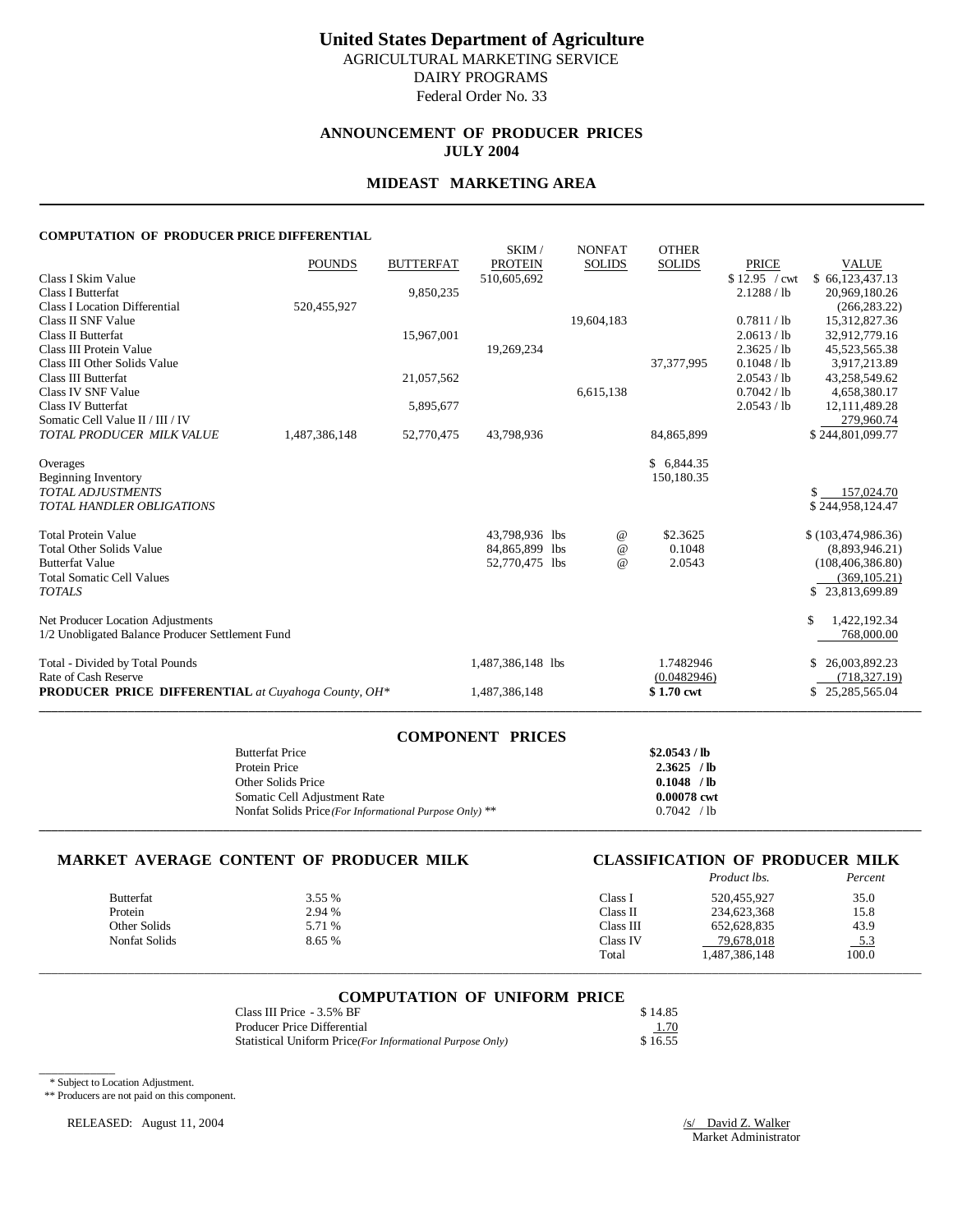# **ANNOUNCEMENT OF PRODUCER PRICES AUGUST 2004**

# **MIDEAST MARKETING AREA**

#### **COMPUTATION OF PRODUCER PRICE DIFFERENTIAL**

|                                                            | <b>POUNDS</b> | <b>BUTTERFAT</b> | SKIM/<br><b>PROTEIN</b> | <b>NONFAT</b><br><b>SOLIDS</b> | <b>OTHER</b><br><b>SOLIDS</b> | <b>PRICE</b> | <b>VALUE</b>                    |
|------------------------------------------------------------|---------------|------------------|-------------------------|--------------------------------|-------------------------------|--------------|---------------------------------|
| Class I Skim Value                                         |               |                  | 523,988,816             |                                |                               | \$9.55 / cwt | \$50,040,931.96                 |
| Class I Butterfat                                          |               | 10,055,405       |                         |                                |                               | 2.1152 / lb  | 21,269,192.62                   |
| Class I Location Differential                              | 534,044,221   |                  |                         |                                |                               |              | (300, 632, 70)                  |
| Class II SNF Value                                         |               |                  |                         | 20,822,471                     |                               | 0.7856 / lb  | 16,358,133.23                   |
| Class II Butterfat                                         |               | 16,453,348       |                         |                                |                               | 1.8011 / lb  | 29,634,125.05                   |
| Class III Protein Value                                    |               |                  | 20,639,611              |                                |                               | 2.4663 / lb  | 50,903,472.62                   |
| Class III Other Solids Value                               |               |                  |                         |                                | 39,494,357                    | 0.0676 / lb  | 2,669,818.51                    |
| Class III Butterfat                                        |               | 23,102,179       |                         |                                |                               | 1.7941 / lb  | 41,447,619.31                   |
| Class IV SNF Value                                         |               |                  |                         | 6,245,342                      |                               | 0.7112 / lb  | 4,441,687.21                    |
| Class IV Butterfat                                         |               | 5,761,595        |                         |                                |                               | 1.7941 / lb  | 10,336,877.57                   |
| Somatic Cell Value II / III / IV                           |               |                  |                         |                                |                               |              | 340,113.30                      |
| TOTAL PRODUCER MILK VALUE                                  | 1,546,147,073 | 55,372,527       | 46,178,015              |                                | 88,310,409                    |              | \$227,141,338.68                |
| Overages                                                   |               |                  |                         |                                | \$30,055.50                   |              |                                 |
| <b>Beginning Inventory</b>                                 |               |                  |                         |                                | (20, 629.22)                  |              |                                 |
| <b>TOTAL ADJUSTMENTS</b>                                   |               |                  |                         |                                |                               |              | 9,426.28                        |
| <b>TOTAL HANDLER OBLIGATIONS</b>                           |               |                  |                         |                                |                               |              | \$227,150,764.96                |
|                                                            |               |                  |                         |                                |                               |              |                                 |
| <b>Total Protein Value</b>                                 |               |                  | 46,178,015 lbs          | $^{\copyright}$                | \$2.4663                      |              | $$$ (113,888,838.39)            |
| <b>Total Other Solids Value</b>                            |               |                  | 88,310,409 lbs          | $\omega$                       | 0.0676                        |              | (5,969,783.66)                  |
| <b>Butterfat Value</b><br><b>Total Somatic Cell Values</b> |               |                  | 55,372,527 lbs          | $\omega$                       | 1.7941                        |              | (99,343,850.68)<br>(461,797.04) |
| <b>TOTALS</b>                                              |               |                  |                         |                                |                               |              | \$<br>7,486,495.19              |
|                                                            |               |                  |                         |                                |                               |              |                                 |
| Net Producer Location Adjustments                          |               |                  |                         |                                |                               |              | \$<br>1,371,688.96              |
| 1/2 Unobligated Balance Producer Settlement Fund           |               |                  |                         |                                |                               |              | 641,000.00                      |
| Total - Divided by Total Pounds                            |               |                  | 1,546,147,073 lbs       |                                | 0.6143778                     |              | 9,499,184.15<br>-S              |
| Rate of Cash Reserve                                       |               |                  |                         |                                | (0.0443778)                   |              | (686, 146.06)                   |
| <b>PRODUCER PRICE DIFFERENTIAL</b> at Cuyahoga County, OH* |               |                  | 1,546,147,073           |                                | \$0.57 cwt                    |              | 8,813,038.09<br>\$              |
|                                                            |               |                  |                         |                                |                               |              |                                 |

| <b>COMPONENT PRICES</b>                                 |               |
|---------------------------------------------------------|---------------|
| <b>Butterfat Price</b>                                  | \$1.7941 / lb |
| Protein Price                                           | $2.4663$ /lb  |
| Other Solids Price                                      | $0.0676$ /lb  |
| Somatic Cell Adjustment Rate                            | 0.00076 cwt   |
| Nonfat Solids Price (For Informational Purpose Only) ** | 0.7112 / lb   |
|                                                         |               |

#### **MARKET AVERAGE CONTENT OF PRODUCER MILK CLASSIFICATION OF PRODUCER MILK**

|                  |        |           | Product lbs.  | Percent |
|------------------|--------|-----------|---------------|---------|
| <b>Butterfat</b> | 3.58 % | Class l   | 534,044,221   | 34.5    |
| Protein          | 2.99 % | Class II  | 247,268,930   | 16.0    |
| Other Solids     | 5.71 % | Class III | 689.782.009   | 44.6    |
| Nonfat Solids    | 8.70 % | Class IV  | 75,051,913    | 4.9     |
|                  |        | Total     | 1,546,147,073 | 100.0   |

 $\overline{\phantom{a}}$ 

**\_\_\_\_**

**\_\_\_\_**

#### **COMPUTATION OF UNIFORM PRICE**

\_\_\_\_\_\_\_\_\_\_\_\_\_\_\_\_\_\_\_\_\_\_\_\_\_\_\_\_\_\_\_\_\_\_\_\_\_\_\_\_\_\_\_\_\_\_\_\_\_\_\_\_\_\_\_\_\_\_\_\_\_\_\_\_\_\_\_\_\_\_\_\_\_\_\_\_\_\_\_\_\_\_\_\_\_\_\_\_\_\_\_\_\_\_\_\_\_\_\_\_\_\_\_\_\_\_\_\_\_\_\_\_\_\_\_\_\_\_\_\_\_\_\_\_\_\_\_\_\_\_\_\_\_\_\_\_\_\_\_

| Class III Price - 3.5% BF                                 | \$14.04 |
|-----------------------------------------------------------|---------|
| Producer Price Differential                               | 0.57    |
| Statistical Uniform Price(For Informational Purpose Only) | \$14.61 |

\_\_\_\_\_\_\_\_\_\_\_\_

\*\* Producers are not paid on this component.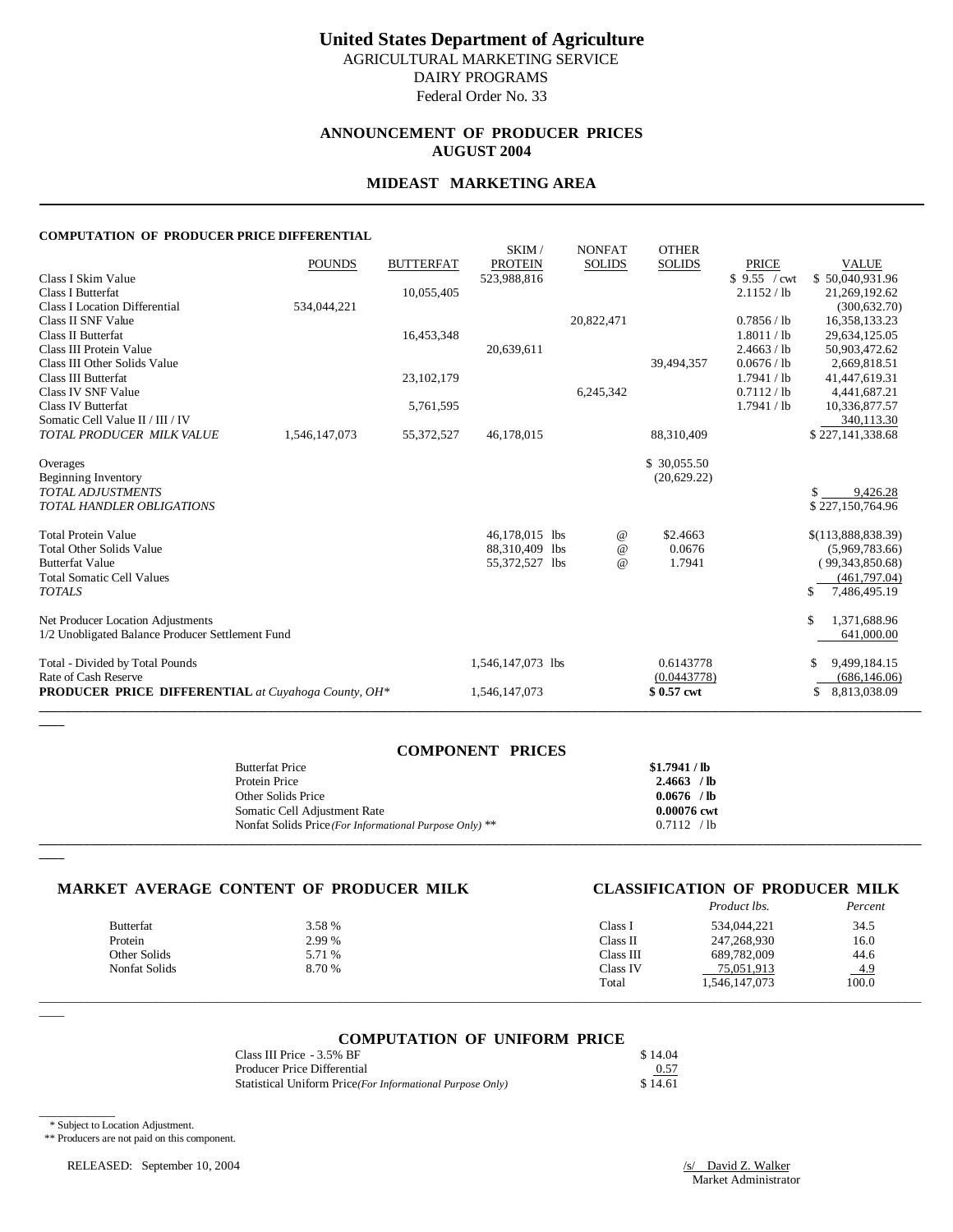# **ANNOUNCEMENT OF PRODUCER PRICES SEPTEMBER 2004**

### **MIDEAST MARKETING AREA**

#### **COMPUTATION OF PRODUCER PRICE DIFFERENTIAL**

|                                                            |               |                  | SKIM/             | <b>NONFAT</b> | <b>OTHER</b>  |              |                    |
|------------------------------------------------------------|---------------|------------------|-------------------|---------------|---------------|--------------|--------------------|
|                                                            | <b>POUNDS</b> | <b>BUTTERFAT</b> | <b>PROTEIN</b>    | <b>SOLIDS</b> | <b>SOLIDS</b> | <b>PRICE</b> | <b>VALUE</b>       |
| Class I Skim Value                                         |               |                  | 545,853,261       |               |               | \$9.96 / cwt | \$54,366,984.77    |
| <b>Class I Butterfat</b>                                   |               | 10,283,453       |                   |               |               | 1.8090 / lb  | 18,602,766.49      |
| <b>Class I Location Differential</b>                       | 556,136,714   |                  |                   |               |               |              | (314,965.36)       |
| Class II SNF Value                                         |               |                  |                   | 19,859,537    |               | 0.7900 / lb  | 15,689,034.23      |
| <b>Class II Butterfat</b>                                  |               | 15,178,681       |                   |               |               | 1.9424 / lb  | 29,483,069.99      |
| Class III Protein Value                                    |               |                  | 14,709,288        |               |               | 2.5431 / lb  | 37,407,190.30      |
| Class III Other Solids Value                               |               |                  |                   |               | 27,679,138    | 0.0589 / lb  | 1,630,301.24       |
| <b>Class III Butterfat</b>                                 |               | 16,407,641       |                   |               |               | 1.9354 / lb  | 31,755,348.38      |
| Class IV SNF Value                                         |               |                  |                   | 4,895,125     |               | 0.7167 / lb  | 3,508,336.11       |
| Class IV Butterfat                                         |               | 6,394,099        |                   |               |               | 1.9354 / lb  | 12,375,139.20      |
| Somatic Cell Value II / III / IV                           |               |                  |                   |               |               |              | 366,427.38         |
| TOTAL PRODUCER MILK VALUE                                  | 1,336,478,470 | 48,263,874       | 40,471,750        |               | 76,064,673    |              | \$204,869,632.73   |
| Overages                                                   |               |                  |                   |               | \$34,140.55   |              |                    |
| Beginning Inventory                                        |               |                  |                   |               | 71,584.02     |              |                    |
| <b>TOTAL ADJUSTMENTS</b>                                   |               |                  |                   |               |               |              | 105,724.57         |
| <b>TOTAL HANDLER OBLIGATIONS</b>                           |               |                  |                   |               |               |              | \$204,975,357.30   |
|                                                            |               |                  |                   |               |               |              |                    |
| <b>Total Protein Value</b>                                 |               |                  | 40,471,750 lbs    | $^{\,a}$      | \$2.5431      |              | \$(102,923,707.44) |
| <b>Total Other Solids Value</b>                            |               |                  | 76,064,673 lbs    | $\omega$      | 0.0589        |              | (4,480,209.22)     |
| <b>Butterfat Value</b>                                     |               |                  | 48,263,874 lbs    | $\omega$      | 1.9354        |              | (93,409,901.75)    |
| <b>Total Somatic Cell Values</b>                           |               |                  |                   |               |               |              | (586.912.01)       |
| <b>TOTALS</b>                                              |               |                  |                   |               |               |              | \$<br>3,574,626.88 |
| Net Producer Location Adjustments                          |               |                  |                   |               |               |              | \$.<br>877,160.16  |
| 1/2 Unobligated Balance Producer Settlement Fund           |               |                  |                   |               |               |              | 689,000.00         |
| Total - Divided by Total Pounds                            |               |                  | 1,336,478,470 lbs |               | 0.3846517     |              | 5,140,787.04       |
| Rate of Cash Reserve                                       |               |                  |                   |               | (0.0446517)   |              | (596, 760.36)      |
| <b>PRODUCER PRICE DIFFERENTIAL</b> at Cuyahoga County, OH* |               |                  | 1,336,478,470     |               | \$0.34 cwt    |              | 4,544,026.68<br>S  |
|                                                            |               |                  |                   |               |               |              |                    |

| <b>COMPONENT PRICES</b>                                 |                |
|---------------------------------------------------------|----------------|
| <b>Butterfat Price</b>                                  | $$1.9354$ / lb |
| Protein Price                                           | 2.5431 / lb    |
| Other Solids Price                                      | $0.0589$ /lb   |
| Somatic Cell Adjustment Rate                            | 0.00079 cwt    |
| Nonfat Solids Price (For Informational Purpose Only) ** | 0.7167 / lb    |
|                                                         |                |

#### **MARKET AVERAGE CONTENT OF PRODUCER MILK CLASSIFICATION OF PRODUCER MILK**

|               |        |           | Product lbs.  | Percent    |
|---------------|--------|-----------|---------------|------------|
| Butterfat     | 3.61 % | Class l   | 556,136,714   | 41.6       |
| Protein       | 3.03 % | Class II  | 234,879,130   | 17.6       |
| Other Solids  | 5.69 % | Class III | 484.859.096   | 36.3       |
| Nonfat Solids | 8.72 % | Class IV  | 60.603.530    | <u>4.5</u> |
|               |        | Total     | 1,336,478,470 | 100.0      |

#### **COMPUTATION OF UNIFORM PRICE**

\_\_\_\_\_\_\_\_\_\_\_\_\_\_\_\_\_\_\_\_\_\_\_\_\_\_\_\_\_\_\_\_\_\_\_\_\_\_\_\_\_\_\_\_\_\_\_\_\_\_\_\_\_\_\_\_\_\_\_\_\_\_\_\_\_\_\_\_\_\_\_\_\_\_\_\_\_\_\_\_\_\_\_\_\_\_\_\_\_\_\_\_\_\_\_\_\_\_\_\_\_\_\_\_\_\_\_\_\_\_\_\_\_\_\_\_\_\_\_\_\_\_\_\_\_\_\_\_\_\_\_\_\_\_\_\_\_\_\_

| Class III Price - 3.5% BF                                 | \$14.72 |
|-----------------------------------------------------------|---------|
| Producer Price Differential                               | 0.34    |
| Statistical Uniform Price(For Informational Purpose Only) | \$15.06 |

\* Subject to Location Adjustment.

\_\_\_\_\_\_\_\_\_\_\_\_

\*\* Producers are not paid on this component.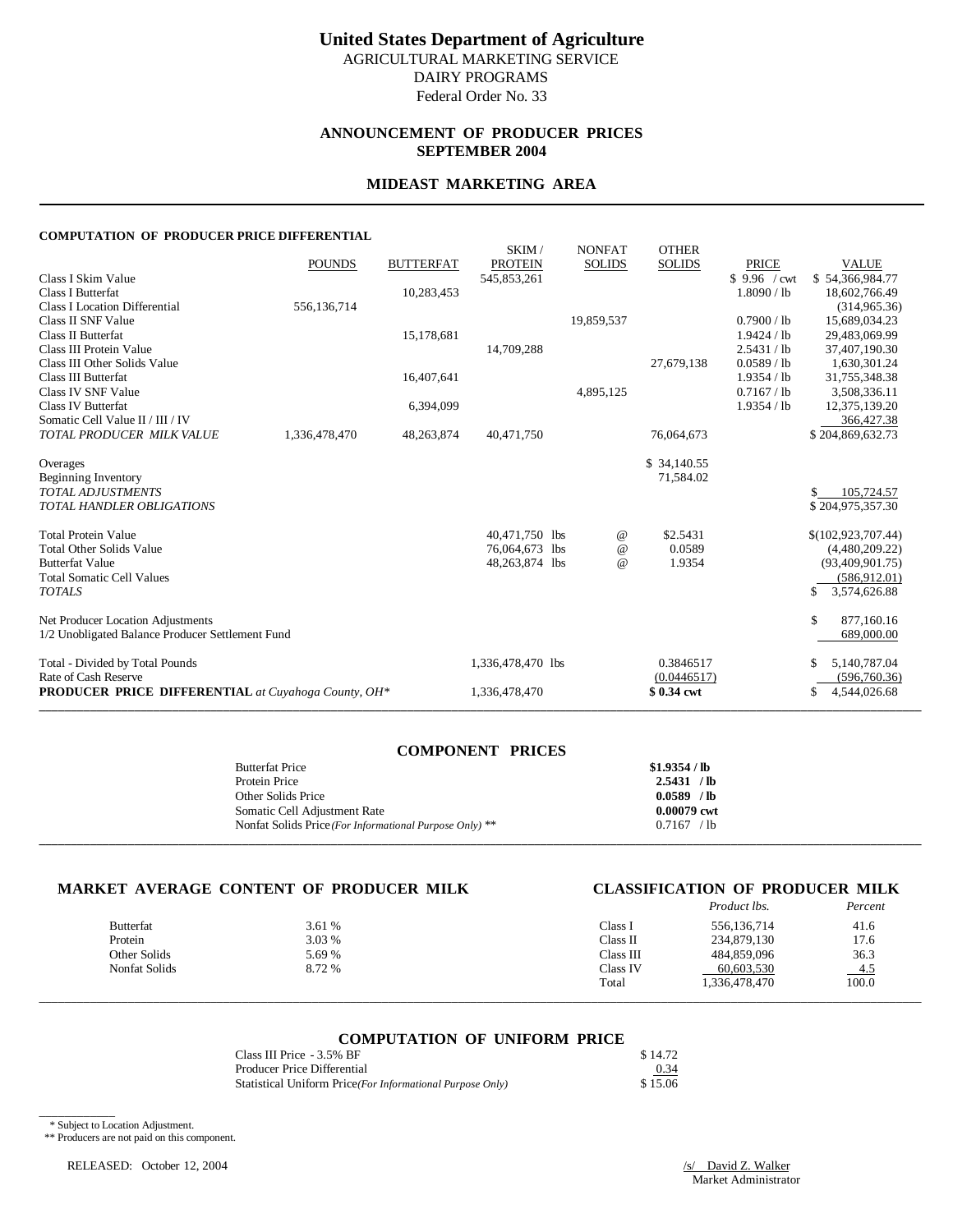### **ANNOUNCEMENT OF PRODUCER PRICES OCTOBER 2004**

### **MIDEAST MARKETING AREA**

#### **COMPUTATION OF PRODUCER PRICE DIFFERENTIAL**

| 1.1110.0 OF TRODUCERTRICE DIFF                             |               |                  |                               |                 |               |                               |                                 |
|------------------------------------------------------------|---------------|------------------|-------------------------------|-----------------|---------------|-------------------------------|---------------------------------|
|                                                            |               |                  | SKIM/                         | <b>NONFAT</b>   | <b>OTHER</b>  |                               |                                 |
| Class I Skim Value                                         | <b>POUNDS</b> | <b>BUTTERFAT</b> | <b>PROTEIN</b><br>543,532,509 | <b>SOLIDS</b>   | <b>SOLIDS</b> | <b>PRICE</b><br>\$10.53 / cwt | <b>VALUE</b><br>\$57,233,973.16 |
| <b>Class I Butterfat</b>                                   |               | 10,289,657       |                               |                 |               | 1.8915 / lb                   | 19,462,886.19                   |
| <b>Class I Location Differential</b>                       | 553,822,166   |                  |                               |                 |               |                               | (306, 357.53)                   |
| Class II SNF Value                                         |               |                  |                               | 19,777,647      |               | 0.7933 / lb                   | 15,689,607.34                   |
| Class II Butterfat                                         |               | 14,998,949       |                               |                 |               | 1.9090 / lb                   | 28,632,993.62                   |
| Class III Protein Value                                    |               |                  | 21,156,547                    |                 |               | 2.3814 / lb                   | 50,382,201.04                   |
| Class III Other Solids Value                               |               |                  |                               |                 | 38,900,677    | 0.0677 / lb                   | 2,633,575.86                    |
| Class III Butterfat                                        |               | 24, 143, 445     |                               |                 |               | 1.9020 / lb                   | 45,920,832.35                   |
| Class IV SNF Value                                         |               |                  |                               | 6,414,177       |               | 0.7093 / lb                   | 4,549,575.74                    |
| <b>Class IV Butterfat</b>                                  |               | 8,093,056        |                               |                 |               | 1.9020 / lb                   | 15,392,992.50                   |
| Somatic Cell Value II / III / IV                           |               |                  |                               |                 |               |                               | 721,563.60                      |
| TOTAL PRODUCER MILK VALUE                                  | 1,545,776,665 | 57,525,107       | 47,954,851                    |                 | 87,998,023    |                               | \$240,313,843.87                |
| Overages                                                   |               |                  |                               |                 | \$25,165.39   |                               |                                 |
| Beginning Inventory                                        |               |                  |                               |                 | 84,864.00     |                               |                                 |
| <b>TOTAL ADJUSTMENTS</b>                                   |               |                  |                               |                 |               |                               | 110,029.39                      |
| <b>TOTAL HANDLER OBLIGATIONS</b>                           |               |                  |                               |                 |               |                               | \$240,423,873.26                |
|                                                            |               |                  |                               |                 |               |                               |                                 |
| <b>Total Protein Value</b>                                 |               |                  | 47,954,851 lbs                | $^{\copyright}$ | \$2.3814      |                               | \$(114,199,682.21)              |
| <b>Total Other Solids Value</b>                            |               |                  | 87.998.023 lbs                | $\omega$        | 0.0677        |                               | (5,957,466.13)                  |
| <b>Butterfat Value</b>                                     |               |                  | 57,525,107 lbs                | $\omega$        | 1.9020        |                               | (109, 412, 753.51)              |
| <b>Total Somatic Cell Values</b>                           |               |                  |                               |                 |               |                               | (1,082,260.17)                  |
| <b>TOTALS</b>                                              |               |                  |                               |                 |               |                               | \$<br>9,771,711.24              |
|                                                            |               |                  |                               |                 |               |                               |                                 |
| Net Producer Location Adjustments                          |               |                  |                               |                 |               |                               | 1,321,341.33<br>\$              |
| 1/2 Unobligated Balance Producer Settlement Fund           |               |                  |                               |                 |               |                               | 816,000.00                      |
|                                                            |               |                  |                               |                 |               |                               |                                 |
| Total - Divided by Total Pounds                            |               |                  | 1,545,776,665 lbs             |                 | 0.7704252     |                               | \$<br>11,909,052.57             |
| Rate of Cash Reserve                                       |               |                  |                               |                 | (0.0404252)   |                               | (624, 883.31)                   |
| <b>PRODUCER PRICE DIFFERENTIAL</b> at Cuyahoga County, OH* |               |                  | 1,545,776,665                 |                 | \$0.73 cwt    |                               | 11,284,169.26<br>S              |
|                                                            |               |                  |                               |                 |               |                               |                                 |

| <b>COMPONENT PRICES</b>                                 |               |
|---------------------------------------------------------|---------------|
| <b>Butterfat Price</b>                                  | \$1.9020 / lb |
| Protein Price                                           | 2.3814 / lb   |
| Other Solids Price                                      | $0.0677$ /lb  |
| Somatic Cell Adjustment Rate                            | 0.00076 cwt   |
| Nonfat Solids Price (For Informational Purpose Only) ** | 0.7093 / lb   |
|                                                         |               |

# **MARKET AVERAGE CONTENT OF PRODUCER MILK CLASSIFICATION OF PRODUCER MILK**<br>Product lbs. Percent

|                  |        |           | Product lbs.  | Percent  |
|------------------|--------|-----------|---------------|----------|
| <b>Butterfat</b> | 3.72 % | Class I   | 553,822,166   | 35.8     |
| Protein          | 3.10 % | Class II  | 231,700,427   | 15.0     |
| Other Solids     | 5.69 % | Class III | 681,818,031   | 44.1     |
| Nonfat Solids    | 8.79 % | Class IV  | 78,436,041    | <u>.</u> |
|                  |        | Total     | 1,545,776,665 | 100.0    |

\_\_\_\_\_\_\_\_\_\_\_\_\_\_\_\_\_\_\_\_\_\_\_\_\_\_\_\_\_\_\_\_\_\_\_\_\_\_\_\_\_\_\_\_\_\_\_\_\_\_\_\_\_\_\_\_\_\_\_\_\_\_\_\_\_\_\_\_\_\_\_\_\_\_\_\_\_\_\_\_\_\_\_\_\_\_\_\_\_\_\_\_\_\_\_\_\_\_\_\_\_\_\_\_\_\_\_\_\_\_\_\_\_\_\_\_\_\_\_\_\_\_\_\_\_\_\_\_\_\_\_\_\_\_\_\_\_\_\_

| <b>COMPUTATION OF UNIFORM PRICE</b> |         |
|-------------------------------------|---------|
| Class III Price - 3.5% BF           | \$14.16 |
| Producer Price Differential         | 0.73    |

Statistical Uniform Price *(For Informational Purpose Only)* \$ 14.89

#### \* Subject to Location Adjustment.

\_\_\_\_\_\_\_\_\_\_\_\_

\*\* Producers are not paid on this component.

RELEASED: November 11, 2004 /s/ David Z. Walker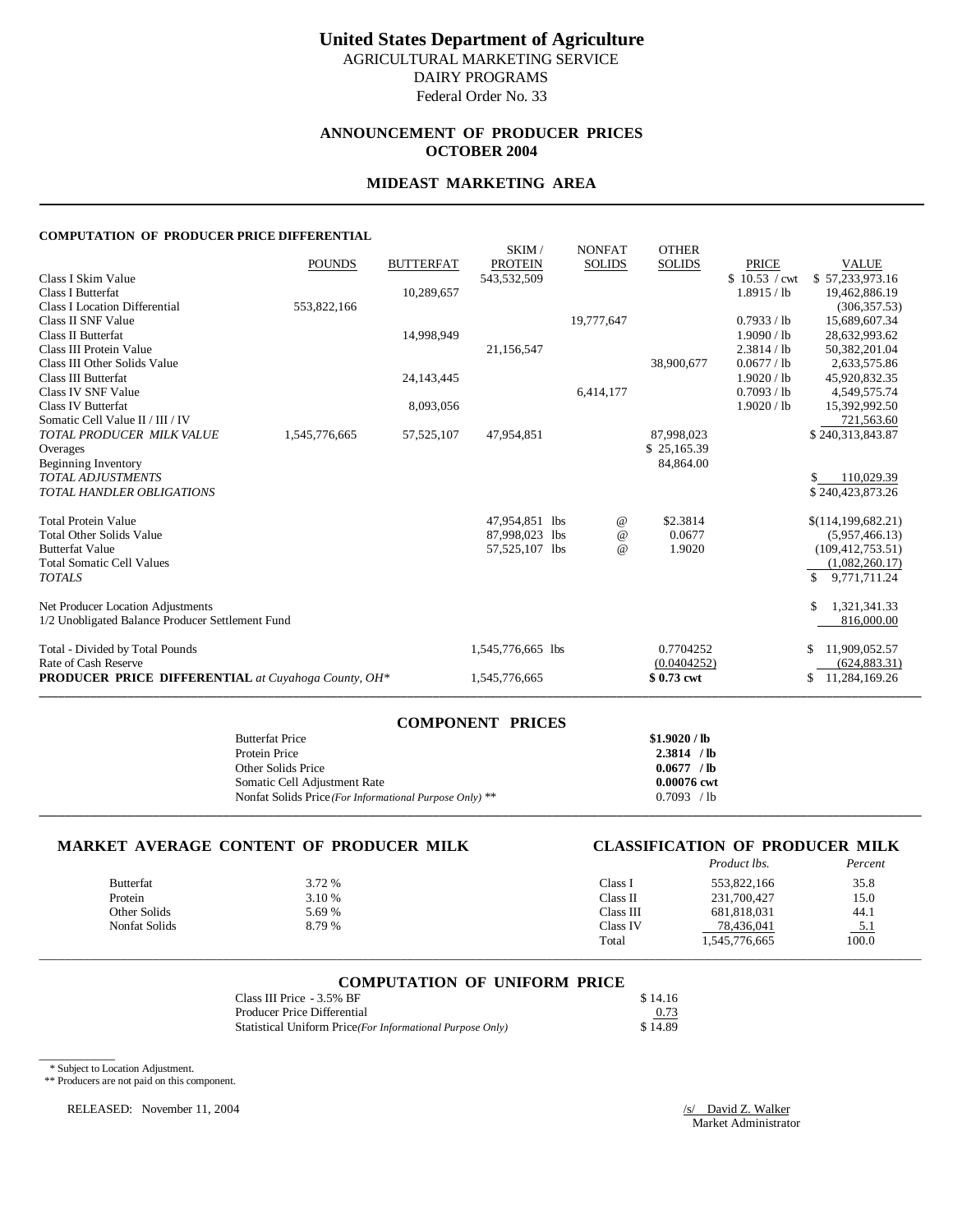# **ANNOUNCEMENT OF PRODUCER PRICES NOVEMBER 2004**

### **MIDEAST MARKETING AREA**

#### **COMPUTATION OF PRODUCER PRICE DIFFERENTIAL**

| 1.1110.0 OF TRODUCERTRICE DIFF                                |               |                  |                                  |                                |                               |                            |                                      |
|---------------------------------------------------------------|---------------|------------------|----------------------------------|--------------------------------|-------------------------------|----------------------------|--------------------------------------|
|                                                               | <b>POUNDS</b> | <b>BUTTERFAT</b> | SKIM/<br><b>PROTEIN</b>          | <b>NONFAT</b><br><b>SOLIDS</b> | <b>OTHER</b><br><b>SOLIDS</b> | <b>PRICE</b>               | <b>VALUE</b>                         |
| Class I Skim Value                                            |               |                  | 551,559,621                      |                                |                               | \$9.81 / cwt               | \$54,107,998.81                      |
| Class I Butterfat                                             |               | 10,728,958       |                                  |                                |                               | 1.9488 / lb                | 20,908,593.38                        |
| Class I Location Differential                                 | 562,288,579   |                  |                                  |                                |                               |                            | (311, 524.89)                        |
| Class II SNF Value                                            |               |                  |                                  | 18,789,601                     |                               | 0.7933 / lb                | 14,905,790.46                        |
| Class II Butterfat                                            |               | 15,122,107       |                                  |                                |                               | 2.0559 / lb                | 31,089,539.79                        |
| Class III Protein Value                                       |               |                  | 19,881,663                       |                                |                               | 2.4297 / lb                | 48,306,476.55                        |
| Class III Other Solids Value                                  |               |                  |                                  |                                | 36,355,903                    | 0.0800 / lb                | 2,908,472.24                         |
| <b>Class III Butterfat</b>                                    |               | 23,406,267       |                                  |                                |                               | 2.0489 / lb                | 47,957,100.44                        |
| Class IV SNF Value<br>Class IV Butterfat                      |               | 6,432,674        |                                  | 4,382,822                      |                               | 0.7098 / lb<br>2.0489 / lb | 3,110,927.06<br>13,179,905.76        |
| Somatic Cell Value II / III / IV                              |               |                  |                                  |                                |                               |                            | 776,529.41                           |
| TOTAL PRODUCER MILK VALUE                                     | 1,476,727,550 | 55,690,006       | 45,979,862                       |                                | 83.914.869                    |                            | \$236.939.809.01                     |
|                                                               |               |                  |                                  |                                |                               |                            |                                      |
| Overages                                                      |               |                  |                                  |                                | \$65,591.87                   |                            |                                      |
| <b>Beginning Inventory</b>                                    |               |                  |                                  |                                | 160,772.17                    |                            |                                      |
| <b>TOTAL ADJUSTMENTS</b>                                      |               |                  |                                  |                                |                               |                            | 226,364.04                           |
| <b>TOTAL HANDLER OBLIGATIONS</b>                              |               |                  |                                  |                                |                               |                            | \$237,166,173.05                     |
|                                                               |               |                  |                                  |                                |                               |                            |                                      |
| <b>Total Protein Value</b><br><b>Total Other Solids Value</b> |               |                  | 45,979,862 lbs<br>83,914,869 lbs | $^{\copyright}$<br>$\omega$    | \$2.4297<br>0.0800            |                            | \$(111,717,270.74)<br>(6,713,189.52) |
| <b>Butterfat Value</b>                                        |               |                  | 55,690,006 lbs                   | $\omega$                       | 2.0489                        |                            | (114, 103, 253, 30)                  |
| <b>Total Somatic Cell Values</b>                              |               |                  |                                  |                                |                               |                            | (1,219,235.14)                       |
| <b>TOTALS</b>                                                 |               |                  |                                  |                                |                               |                            | \$<br>3,413,224.35                   |
|                                                               |               |                  |                                  |                                |                               |                            |                                      |
| Net Producer Location Adjustments                             |               |                  |                                  |                                |                               |                            | 1,189,031.66<br>\$                   |
| 1/2 Unobligated Balance Producer Settlement Fund              |               |                  |                                  |                                |                               |                            | 794,000.00                           |
| Total - Divided by Total Pounds                               |               |                  | 1,476,727,550 lbs                |                                | 0.3654199                     |                            | 5,396,256.01                         |
| Rate of Cash Reserve                                          |               |                  |                                  |                                | (0.0454199)                   |                            | (670, 728.18)                        |
| PRODUCER PRICE DIFFERENTIAL at Cuyahoga County, OH*           |               |                  | 1,476,727,550                    |                                | \$0.32 cwt                    |                            | \$<br>4,725,527.83                   |
|                                                               |               |                  |                                  |                                |                               |                            |                                      |

| <b>COMPONENT PRICES</b>                                 |              |
|---------------------------------------------------------|--------------|
| <b>Butterfat Price</b>                                  | \$2.0489/lb  |
| Protein Price                                           | $2.4297$ /lb |
| Other Solids Price                                      | 0.0800 / lb  |
| Somatic Cell Adjustment Rate                            | 0.00079 cwt  |
| Nonfat Solids Price (For Informational Purpose Only) ** | $0.7098$ /lb |
|                                                         |              |

#### **MARKET AVERAGE CONTENT OF PRODUCER MILK CLASSIFICATION OF PRODUCER MILK**

|                  |        |           | Product lbs.  | Percent                        |
|------------------|--------|-----------|---------------|--------------------------------|
| <b>Butterfat</b> | 3.77 % | Class l   | 562,288,579   | 38.1                           |
| Protein          | 3.11 % | Class II  | 220,798,136   | 14.9                           |
| Other Solids     | 5.68 % | Class III | 639,139,516   | 43.3                           |
| Nonfat Solids    | 8.79 % | Class IV  | 54,501,319    | 37<br>$\overline{\phantom{0}}$ |
|                  |        | Total     | 1,476,727,550 | 100.0                          |

 $\overline{\phantom{a}}$ 

\_\_\_\_\_\_\_\_\_\_\_\_

**\_\_\_\_**

**\_\_\_\_**

#### **COMPUTATION OF UNIFORM PRICE**

\_\_\_\_\_\_\_\_\_\_\_\_\_\_\_\_\_\_\_\_\_\_\_\_\_\_\_\_\_\_\_\_\_\_\_\_\_\_\_\_\_\_\_\_\_\_\_\_\_\_\_\_\_\_\_\_\_\_\_\_\_\_\_\_\_\_\_\_\_\_\_\_\_\_\_\_\_\_\_\_\_\_\_\_\_\_\_\_\_\_\_\_\_\_\_\_\_\_\_\_\_\_\_\_\_\_\_\_\_\_\_\_\_\_\_\_\_\_\_\_\_\_\_\_\_\_\_\_\_\_\_\_\_\_\_\_\_\_\_

| Class III Price - 3.5% BF                                 | \$14.89 |
|-----------------------------------------------------------|---------|
| Producer Price Differential                               | 0.32    |
| Statistical Uniform Price(For Informational Purpose Only) | \$15.21 |

\* Subject to Location Adjustment.

\*\* Producers are not paid on this component.